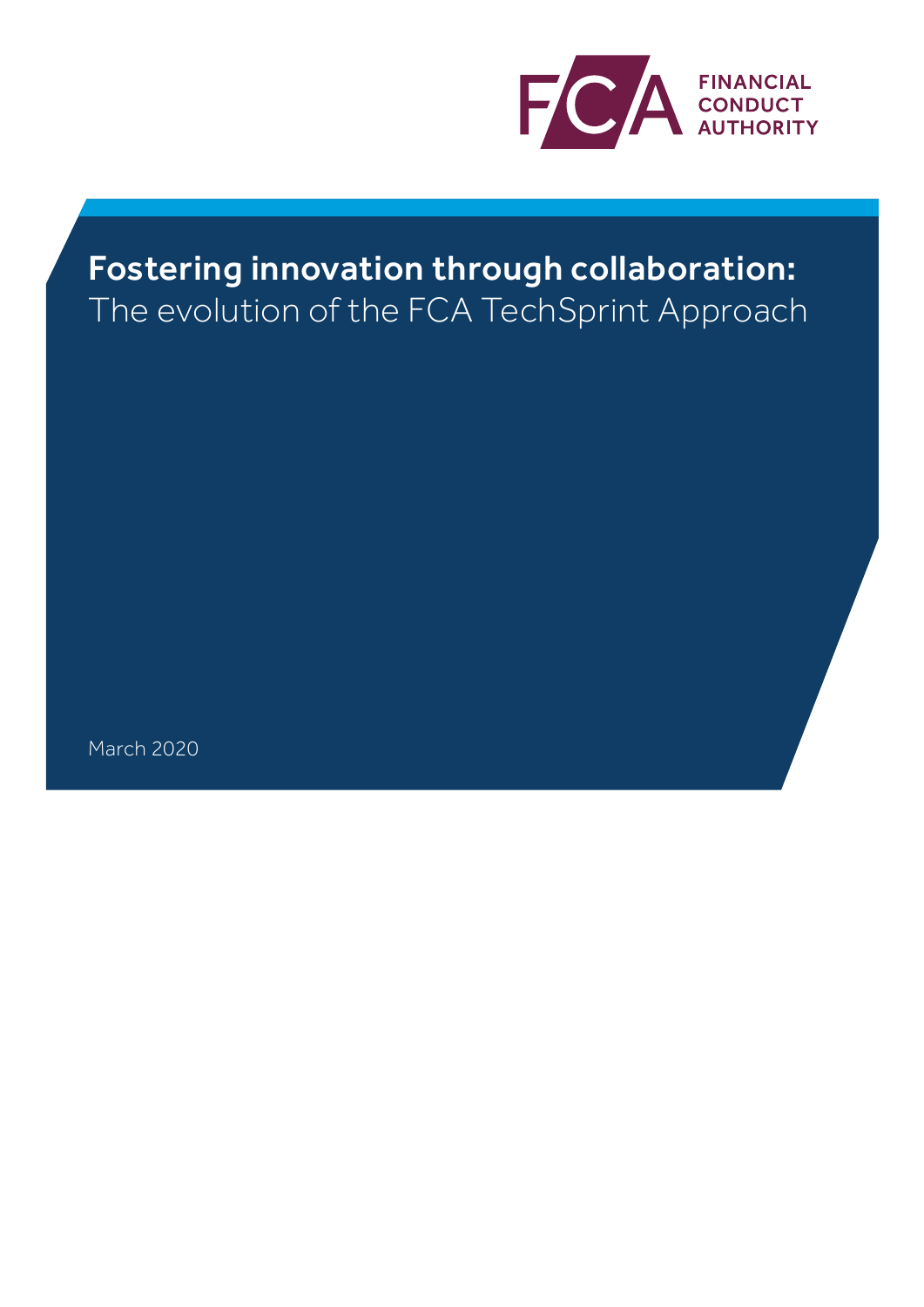

E I

#### Financial Conduct Authority

Fostering innovation through collaboration: The evolution of the FCA TechSprint Approach

# **Contents**

| $\mathbf{1}$                             | Introduction                               | 3  |  |  |  |
|------------------------------------------|--------------------------------------------|----|--|--|--|
|                                          | <b>2</b> TechSprints - A brief history     | 4  |  |  |  |
| 3                                        | TechSprint approach and key learnings<br>7 |    |  |  |  |
| 4                                        | Post TechSprint                            | 27 |  |  |  |
| 5.                                       | Conclusion                                 | 31 |  |  |  |
| <b>Annex A</b><br>Data matrix tool<br>32 |                                            |    |  |  |  |
| <b>Annex B</b><br>Glossary of terms      |                                            |    |  |  |  |

#### How to navigate this document

- 
- returns you to the contents list<br>takes you to helpful abbreviations
- takes you to the previous page
- takes you to the next page
	- prints document

# **[Sign up](https://www.fca.org.uk/news-and-publications-weekly-email-alerts?doc=#utm_source=signup&utm_medium=document&utm_campaign=newsandpubs)** for our weekly news and publications alerts

See all our latest press releases, consultations and speeches.

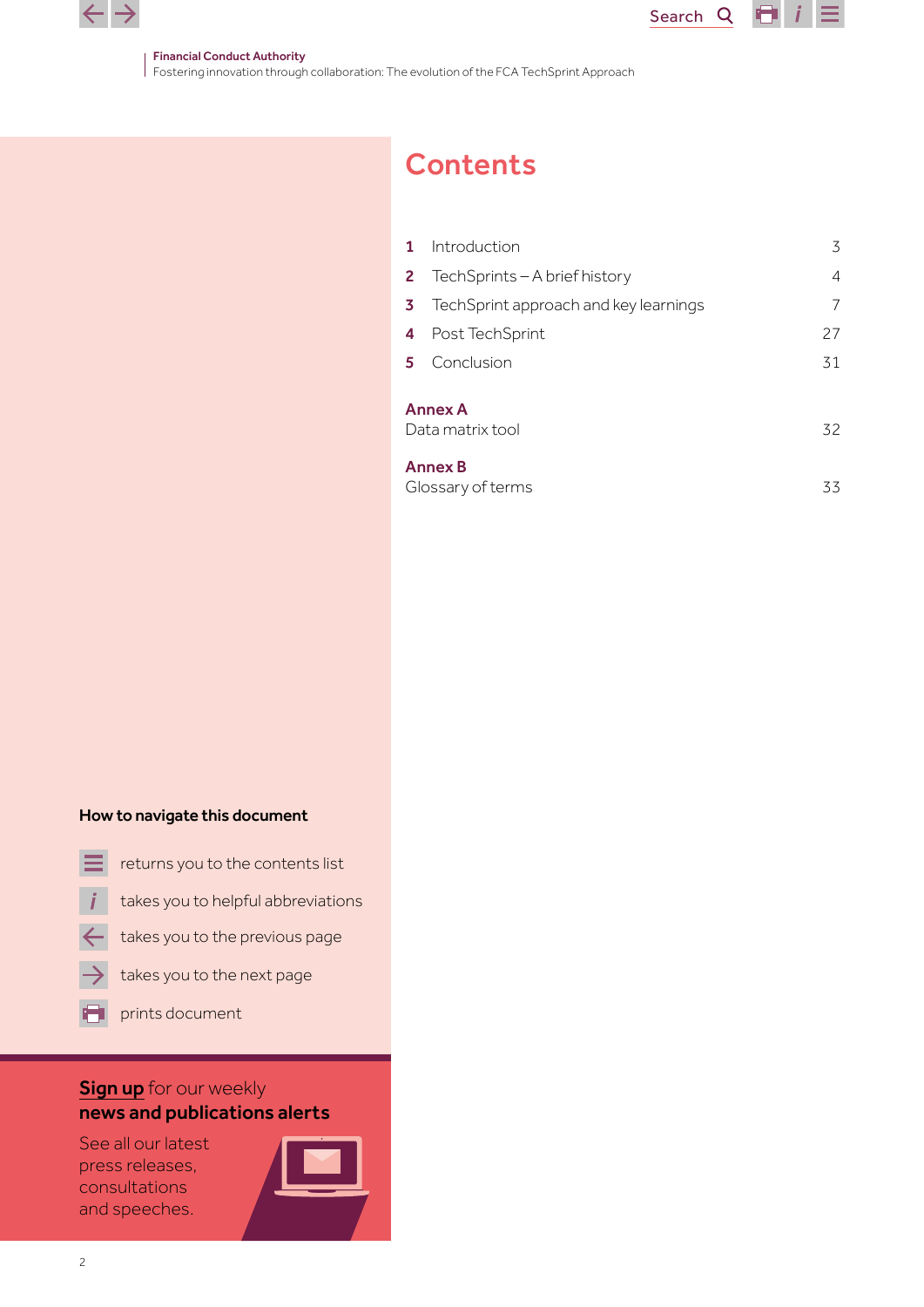<span id="page-2-0"></span>



# 1 Introduction

- 1.1 Our strategic objective is to ensure that the relevant markets function well and our operational objectives are to:
	- protect consumers we secure an appropriate degree of protection for consumers
	- protect financial markets we protect and enhance the integrity of the UK financial system
	- promote competition we promote effective competition in the interests of consumers
- 1.2 An essential component and key driver of effective competition is innovation. In addition to providing inventive solutions to meet consumers' needs, innovation enables agile start-ups to challenge incumbents, while driving incumbents to compete harder to retain customers. Innovation can also help to reduce standard operating costs and as a result reduce barriers to new entrants. As a regulator, we have developed a variety of tools to foster an innovation friendly environment and culture in the UK.
- 1.3 Innovation is an important area for us, now more than ever, because its disruptive potential is so strong. With the volume of Fintech investment now at \$80 billion and RegTech at \$4.5 billion per year globally, the financial industry is already in the midst of rapid technological-driven change.
- 1.4 Through initiatives such as the Regulatory Sandbox, Direct Support and the Advice Unit, we have been able to accelerate and improve responsible innovation. This has helped us fulfil our operational and strategic objectives by generating more [positive](https://www.fca.org.uk/publications/research/impact-and-effectiveness-innovate)  [outcomes for consumers.](https://www.fca.org.uk/publications/research/impact-and-effectiveness-innovate) But beyond this, we also have a unique convening power to shape the direction of innovation, both in areas of technology and where wider issues persist in the market. This report looks at an element of our innovation toolkit that has enabled us to achieve this, and which has attracted a great deal of international interest; the TechSprint.
- 1.5 In this report, we explain our TechSprint model, and how it has evolved over time. As the first regulator to host such an event and with the experience of 7 TechSprints, we are often asked to share our learnings, particularly with other regulators within both the UK and globally. We are keen to support global innovation. We chair the International Organization of Securities Commissions (IOSCO) FinTech Network and the Global Financial Innovation Network (GFIN); a network of 57 organisations committed to supporting financial innovation in the interests of consumers. In the spirit of collaboration, we are sharing our TechSprint insights, learnings and best practice to support regulatory peers to undertake effective collaborative ideation and innovation efforts in their markets.
- **1.6** We also provide an evaluation of our TechSprint model and note some areas where we are working to further develop and improve our approach in the context of our wider efforts to foster sustainable and desirable innovation in financial markets. Through case studies we have illustrated key points, learnings and provided added information and insights that we hope will help others who are thinking of adopting a similar approach.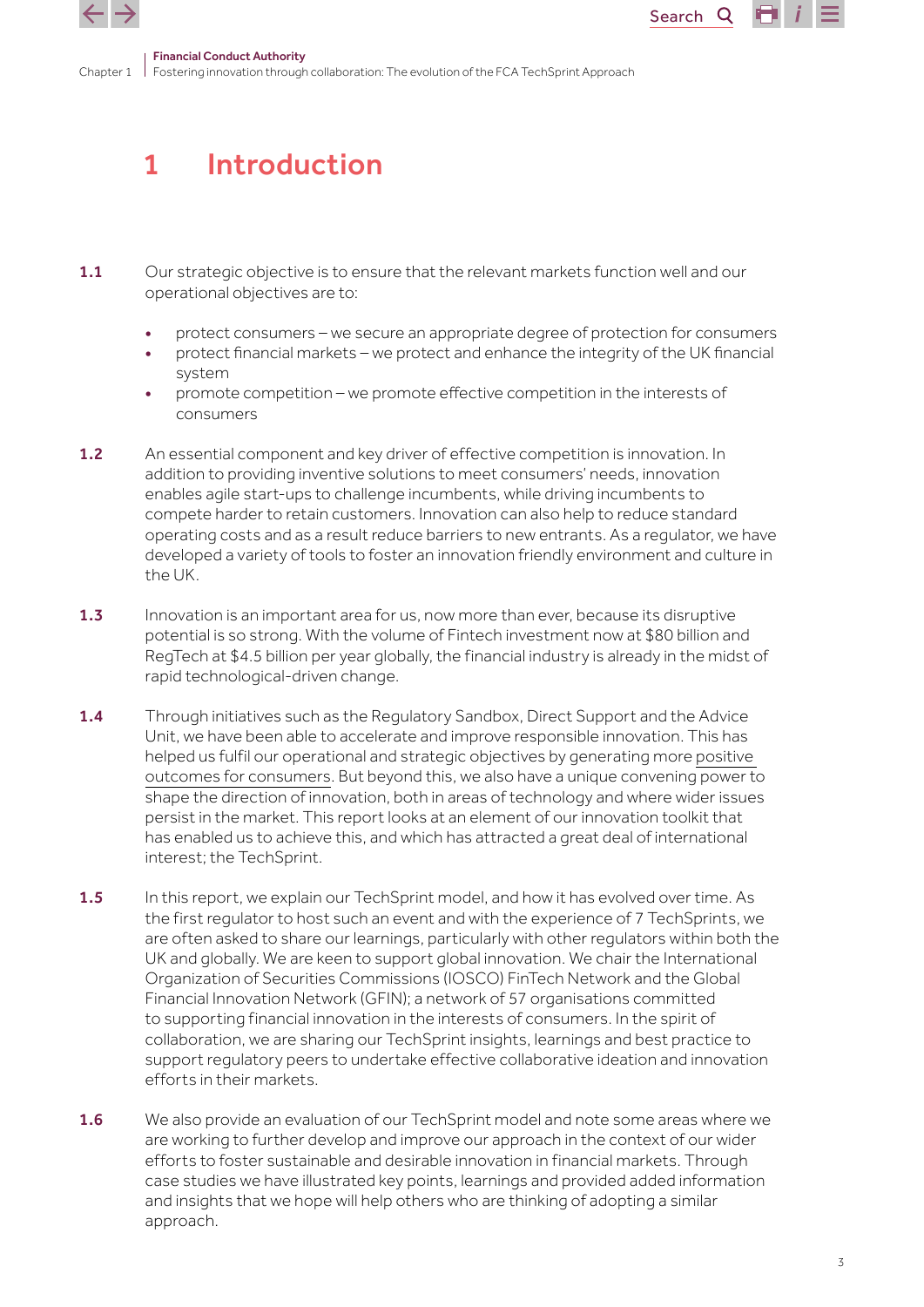<span id="page-3-0"></span>



#### Chanter 2 Financial Conduct Authority Fostering innovation through collaboration: The evolution of the FCA TechSprint Approach

# 2 TechSprints – A brief history

- 2.1 In 2015, we created a small RegTech team and began to shape our initial understanding of the current state of RegTech innovation in the UK, as well as the challenges faced by firms involved, or attempting to become involved. Through responses to our [Call for](https://www.fca.org.uk/publication/call-for-input/regtech-call-for-input.pdf)  [Input](https://www.fca.org.uk/publication/call-for-input/regtech-call-for-input.pdf) in 2016 and increased engagement on RegTech, it was clear that we might be able to use our convening powers to good effect. What was not clear was what approach would be most effective. Traditional approaches such as convening roundtables or conferences did not seem most appropriate for the proposed purpose.
- 2.2 Hackathons were becoming increasingly popular and we had seen that they were being used to good effect elsewhere. Traditionally, a Hackathon is a technology focused design sprint, bringing together computer programmers, interface designers, domain experts etc, to collaborate intensively over a short period of time on a software project. This seemed like an approach that we could adapt and apply to regulatory issues and we decided to trial the model.
- 2.3 It was important to start small to test the model and to start developing a blueprint that could be evolved and improved over time. As a first mover, we were aware that we were taking some risks. Our first TechSprint, held in April 2016, focussed on consumer access and consisted of 40 participants from across 10 organisations. In contrast, our largest TechSprint involved around 200 active participants from 80 organisations. For our most recent, the second AML and Financial Crime TechSprint, the TechSprint was run in parallel in two locations; London and Washington DC.
- **2.4** Each TechSprint is organised so as to comply with competition law and our regulatory principles, which ensure we are fair and transparent in our approach.
- 2.5 To adopt consistent practice, we use these working principles, for TechSprints as well as Proof of Concepts and engagement with the eco-system:
	- The solution or approach should enhance a firm's regulatory compliance outcomes, or promote enhanced outcomes for consumers.
	- The initiative is led by industry, characterised by multi-firm collaboration and participation.
	- The solution is developed in an open and transparent manner.
	- The initiative is made public, ensuring that other participants with genuine interest and contributions to make can be involved.
	- We can participate in the discussion, but are not being asked to endorse the solutions developed.
	- Experimentation and the learnings this provides are of value and should be facilitated where possible.
- 2.6 Being consistent, from issuing open invites to ensuring that the teams are mixed, has meant that we create a fair and transparent approach.
- 2.7 Our approach has developed over time. As we developed each TechSprint we refined the model including key components such as how we approached team formation. We have also extended the TechSprints over time, to include wider events and activities which are not common aspects of hackathons. These have been developed to broaden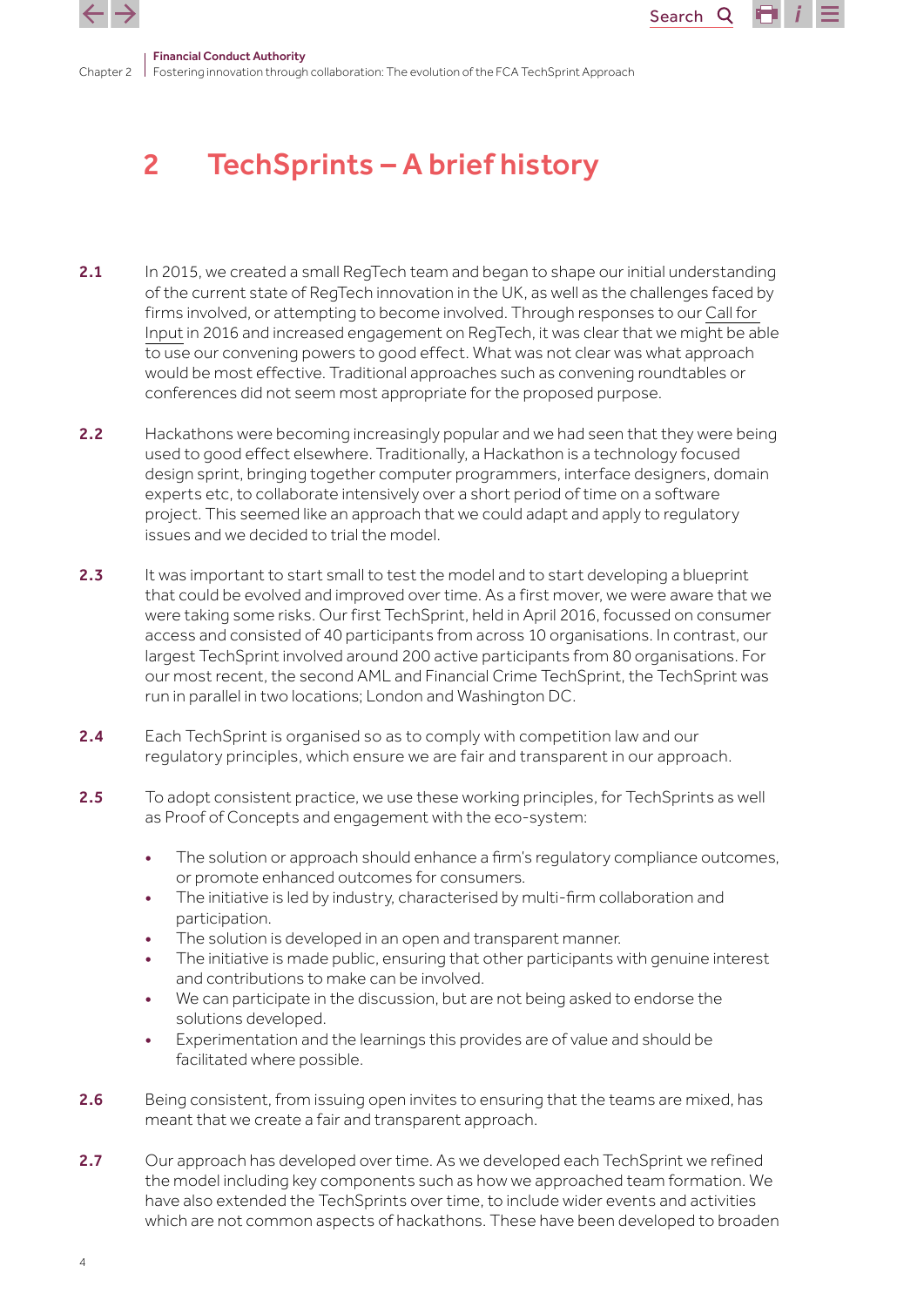

engagement and deepen industry and society's understanding of the use cases and problems the sprints seek to address and the nascent technologies which may offer solutions. As the model has evolved, the engagement element has become a key part of the event. Particularly where there is an International interest, we've looked for ways to share the event and invite diverse views and opinions.

Search<sub>Q</sub>

- 2.8 Detailed information can be found on our website for each TechSprints and serves to highlight the evolution of our communications, from basic information to supporting videos and recordings of the final day demos.
	- [Event 1: Consumer Access TechSprint](https://www.fca.org.uk/events/techsprints/consumer-access-techsprint)
	- [Event 2: Unlocking regulatory reporting TechSprint](https://www.fca.org.uk/events/techsprints/unlocking-regulatory-reporting-techsprint)
	- [Event 3: Financial services and mental health TechSprint](https://www.fca.org.uk/events/techsprints/financial-services-and-mental-health-techsprint)
	- [Event 4: Model driven machine executable regulatory reporting TechSprint](https://www.fca.org.uk/events/techsprints/model-driven-machine-executable-regulatory-reporting-techsprint)
	- [Event 5: AML & Financial Crime International TechSprint](https://www.fca.org.uk/events/techsprints/aml-financial-crime-international-techsprint)
	- [Event 6: Pensions TechSprint](https://www.fca.org.uk/firms/regtech/pensions-techsprint)
	- [Event 7: 2019 Global AML & Financial Crime TechSprint](https://www.fca.org.uk/events/techsprints/2019-global-aml-and-financial-crime-techsprint)
- 2.9 Figure 1 also shows the evolution in terms of participation and complexity. By far our most complex and ambitious being the TechSprints focussed on AML and Financial crime, with large numbers of participants, live streaming and recording of solutions, and a wide-range of firms, organisations and regulators coming together from multiple continents. Each TechSprint has been unique as we have tested different elements or moved the dial on ambition.



### *Figure 1: FCA TechSprints*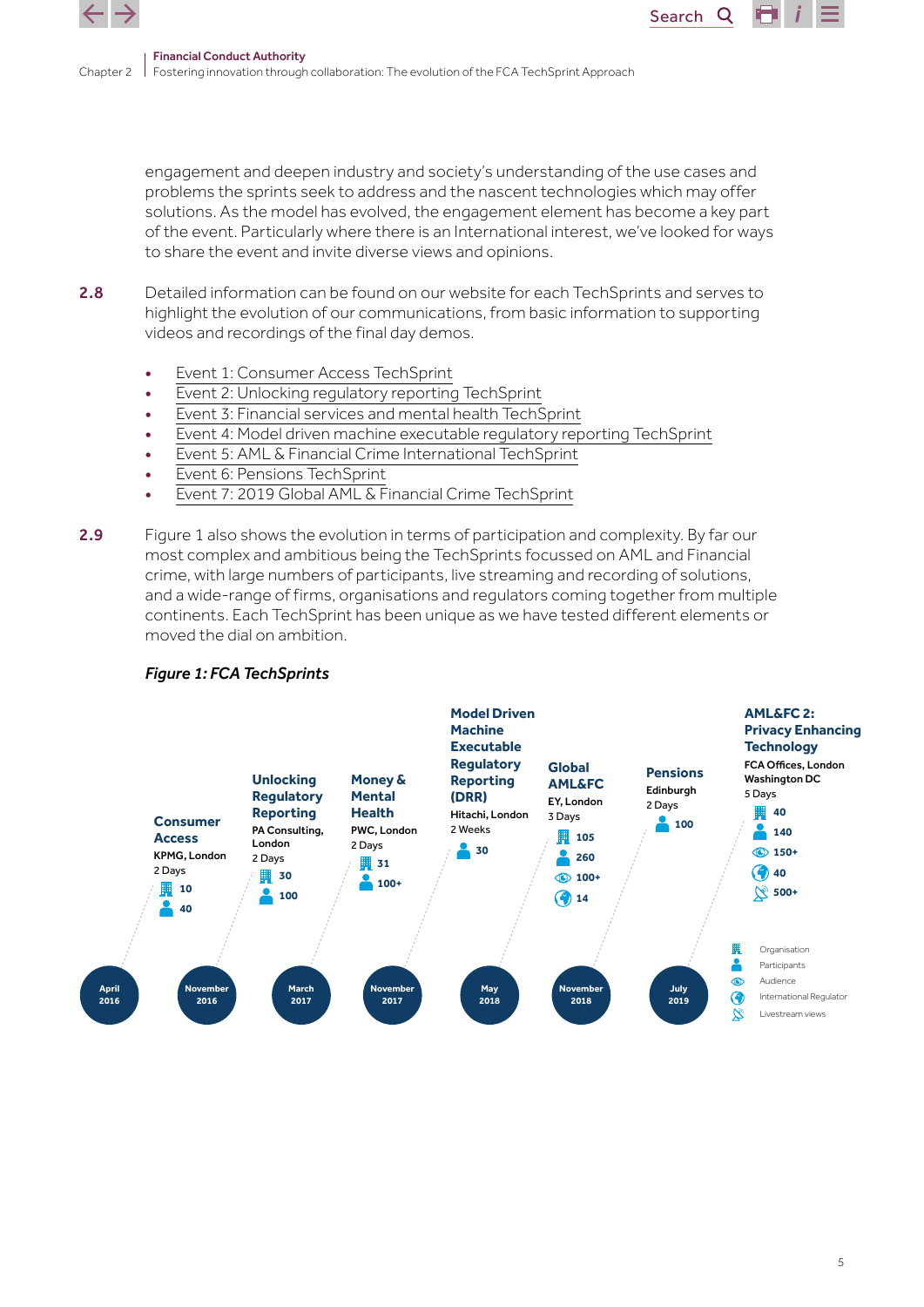

2.10 We have learned a great deal from each event, from developing a view of best practice on matters such as logistics, participant composition, use case definition, and critical success factors. Each iteration has developed the credibility of the TechSprint model and created a 'brand' for the events. This has given us the foundation to place a greater emphasis on outcomes and delivering long term value, and understand what are the key ingredients that give the TechSprint solutions and networks true longevity and value.

Search<sub>Q</sub>

2.11 Although each TechSprint will have its own unique elements and nuances, the model lends itself to some core outcomes and objectives. Although these outcomes have evolved since the first TechSprint, where the main outcome was understanding the viability of the model, there is an element of all of these outcomes in each TechSprint.

### Key TechSprint outcomes

- Profound and rapid learning for regulators, firms and others on the application and impact of emerging technology.
- Signals regulatory interest on an issue requiring industry-wide collaboration to progress.
- The scale of the event impacts beyond the TechSprint, resulting in increased regulatory, academic and market focus on a technology or issue.
- New partnerships and relationships are forged, powerful networks built across jurisdictions.
- The power of time-bound experimentation results in rapid development of prototype solutions. In time, these can be scaled and impact the market.
- 2.12 TechSprints quickly became the foundation of our ReqTech approach and with each TechSprint we have attempted to challenge ourselves and raise the bar higher, focusing on outcomes that will produce a fundamental shift in the industry. This has meant adopting an evolutionary approach, the key learnings of which we share below.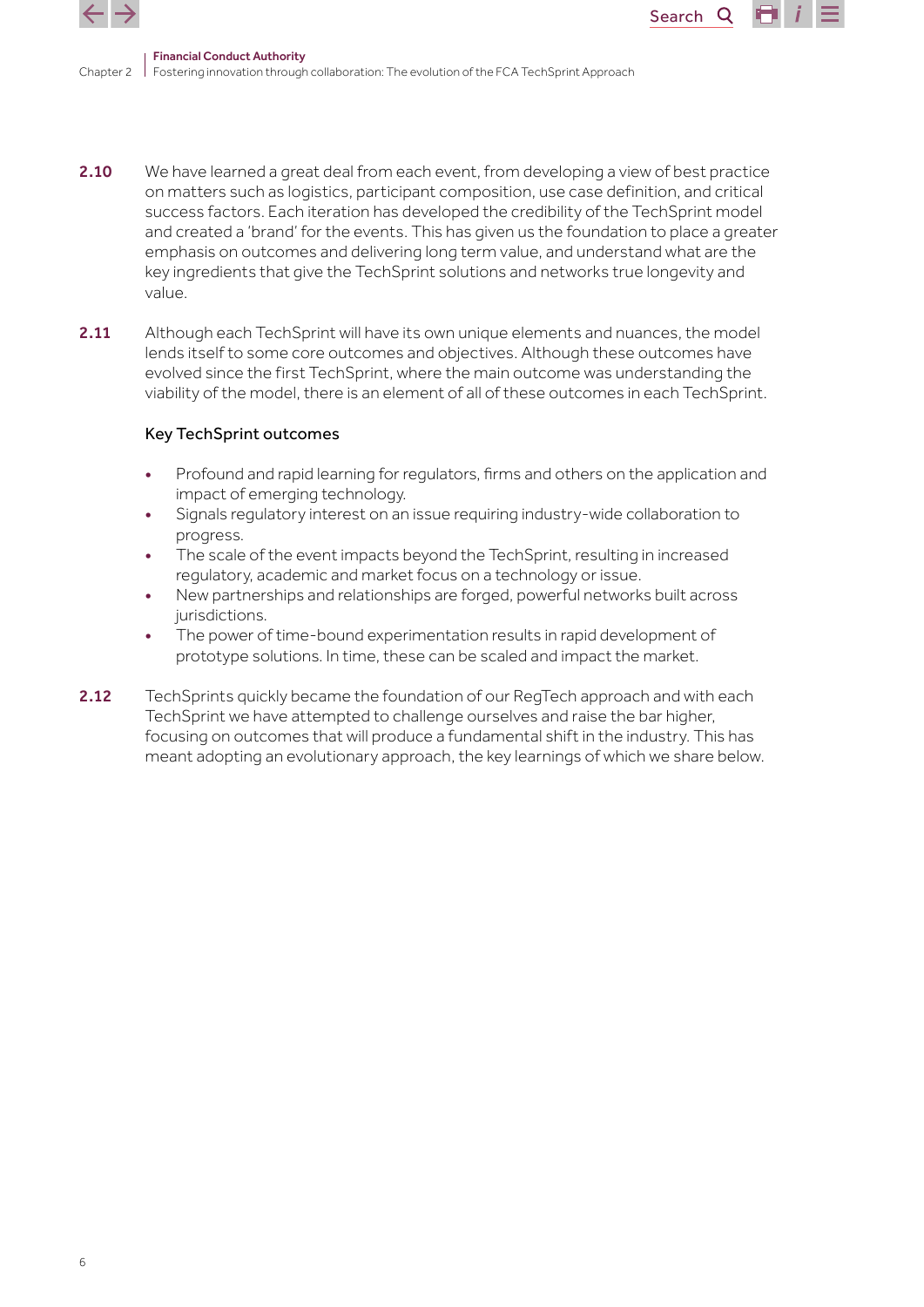<span id="page-6-0"></span>

Search<sub>Q</sub>

Chapter 3 Fostering innovation through collaboration: The evolution of the FCA TechSprint Approach Financial Conduct Authority

# 3 TechSprint approach and key learnings

# Problem and solution identification

- 3.1 A huge factor in determining the success of a TechSprint is accurately identifying a problem for which the TechSprint is an appropriate tool. The FCA's remit is wide, and at any given time there are a range of topics that we could choose to focus on. However, not all proposals make it to a TechSprint. Our most successful TechSprints have had a clear focus that has galvanised firms and tech companies alike, attracted academics and experts who are keen to help tackle an issue and have also piqued the interest of fellow regulators who are also looking for a solution. We focus on the 'wicked' industry problems that cannot be solved in isolation or without a critical mass of participants – such as modernising Regulatory Reporting across the industry, or examining how to enable financial firms to legally share data as a network to detect and prevent financial crime. A TechSprint requires a vast amount of talent and expertise to be diverted for days, if not weeks, and so it must be framed in a compelling way.
- **3.2** To ensure that a TechSprint is the right approach, we explore the following areas:
	- Is technology the answer? Is there an emerging technology whose application could provide a novel approach?
	- Is the problem of sufficient scale for a critical mass of participants? Is it a pain point for the entire industry, or a persistent issue for a sector that cannot be solved in isolation? Is progress towards solving the problem thwarted or evolving at an undesirably slow pace?
	- What is the exit strategy for the prototype solutions post-event? Participants need incentives to continue development post-event, whether that is efficiency or effectiveness benefits for regulated firms, or commercial opportunities for vendors.
	- Is the problem likely to motivate and inspire participants to work collaboratively in search of a solution? Is the problem complex or interesting? Is there a personal or emotional hook, or a human element such as protecting vulnerable groups which will motive participants?
	- Is a TechSprint the right tool to tackle the root cause? Or would other options be more effective, such as regulatory clarity through guidance, or single firm support through a Regulatory Sandbox, or a technology showcase day?
- **3.3** Even if the criteria above are met, a TechSprint is a resource-intensive approach. There should be a compelling business case to justify the time and resource costs of the event.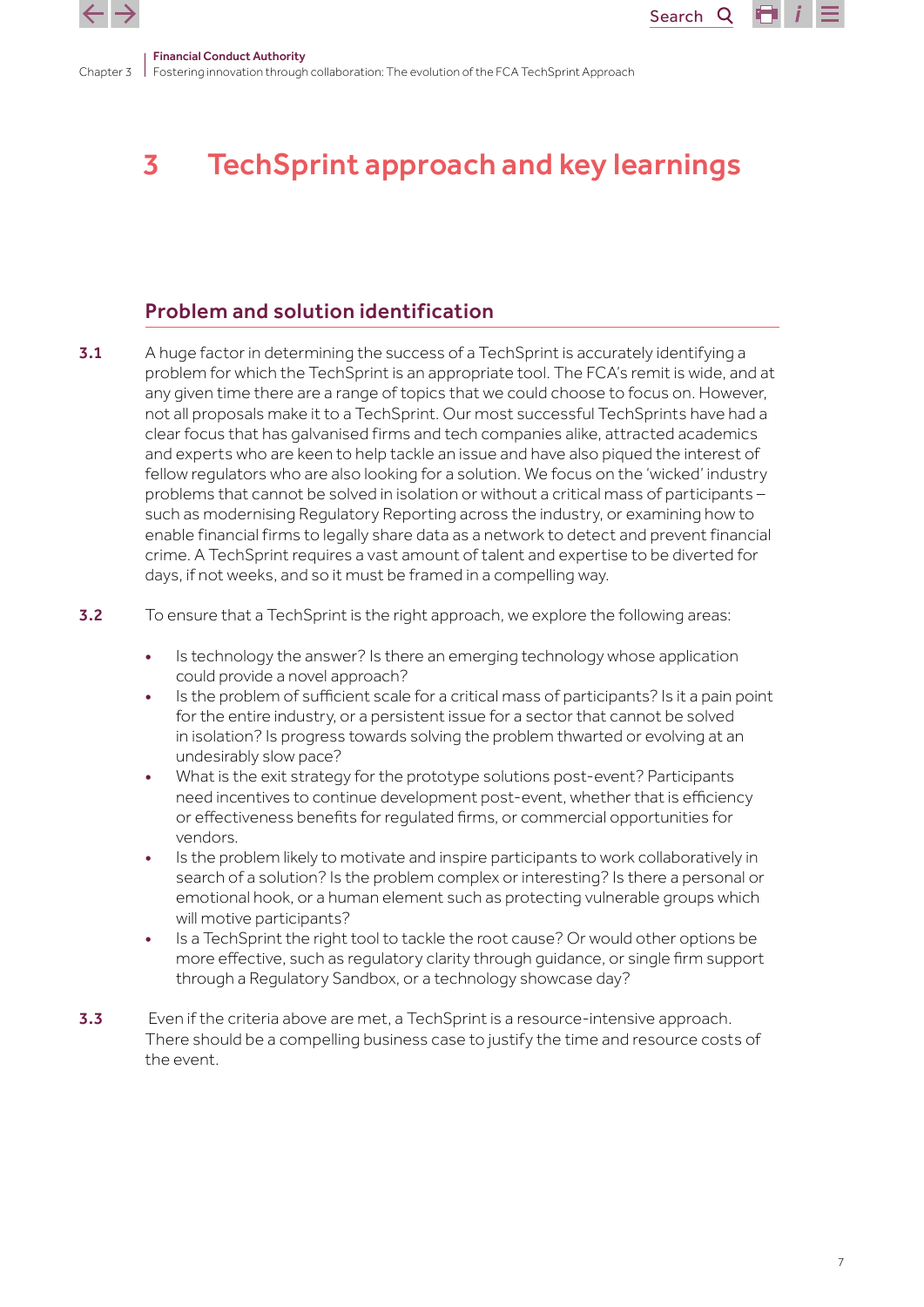

### Case study 1 – TechSprints to solve industry-wide problems

## *Model-driven machine-executable regulatory reporting TechSprint – November 2017*

Regulatory reporting is vital for regulators to fulfil their objectives. Receiving data from firms is critical to our ability to effectively supervise, monitor financial markets and detect financial crime. But we know that firms face challenges in meeting these obligations, such as navigating potentially complex rulebooks, interpreting specific requirements and developing systems and processes for providing varied data for submission to regulators. These are challenges addressed across the industry (often unilaterally), resulting in costly processes and inefficiencies. Moreover, there is a risk that firms implement and codify these interpretations differently, resulting in inconsistent data submission to regulators.

Search<sub>Q</sub>

In November 2016, we had held a TechSprint called 'Unlocking Regulatory Reporting' where we took an open approach, inviting ideas for revolutionising reporting. We believed that technology offered a potential solution to this problem and indeed this was the case. We had seen nascent examples of a regulatory requirement contained in the FCA Handbook being converted into a language that machines can understand. The idea then involved machines using that language, to execute a regulatory requirement, effectively pulling the required information directly from the firm.

Developing a prototype solution would require active input from a broad range of stakeholders: regulated firms, technologists, academics, policy makers and regulators. No single institution could attempt to solve this problem in isolation, and it required intensive co-operation between all parties to fully understand the range of challenges and potential application of technology. Convening a TechSprint to develop a PoC was the perfect vehicle to accelerate progress on an industry-wide problem.

It was also vital to target a use case that had clear benefits for all participants, creating a compelling business justification for continued PoC development. For example, the accuracy of data submissions could be improved benefitting regulators, firm reporting costs reduced, changes to regulatory requirements could be implemented more quickly, and a reduction in compliance overheads could lower barriers to entry and promote competition.

This TechSprint had a completely different structure to any other. Instead of teams competing against each other we had one team of around 40 working for two weeks on the solution, with a 15-minute demonstration at the end. There wasn't a competitive team dynamic and we didn't have prizes, however the compulsion to find a solution that would revolutionise the industry drove participants to commit time and resource for two weeks. Testament to this is the fact many are still invested in and developing the project over two years later.

# Use cases

- 3.4 Once a compelling problem statement has been identified, we then articulate more granular use cases that form the bedrock of a TechSprint. This will inform the data, platforms, technology and expertise required for the event.
- **3.5** To create use cases, we work with a range of stakeholders and experts before the TechSprint to ensure that we accurately articulate the challenges faced in the market. In practical terms, we have hosted workshops and roundtables with regulated firms, engaged with trade bodies and consultancies, used research and surveys and conducted deep dives on particular issues to develop the use cases. Internally, SMEs from across the FCA with interest and expertise in the relevant domain work together in the planning stage.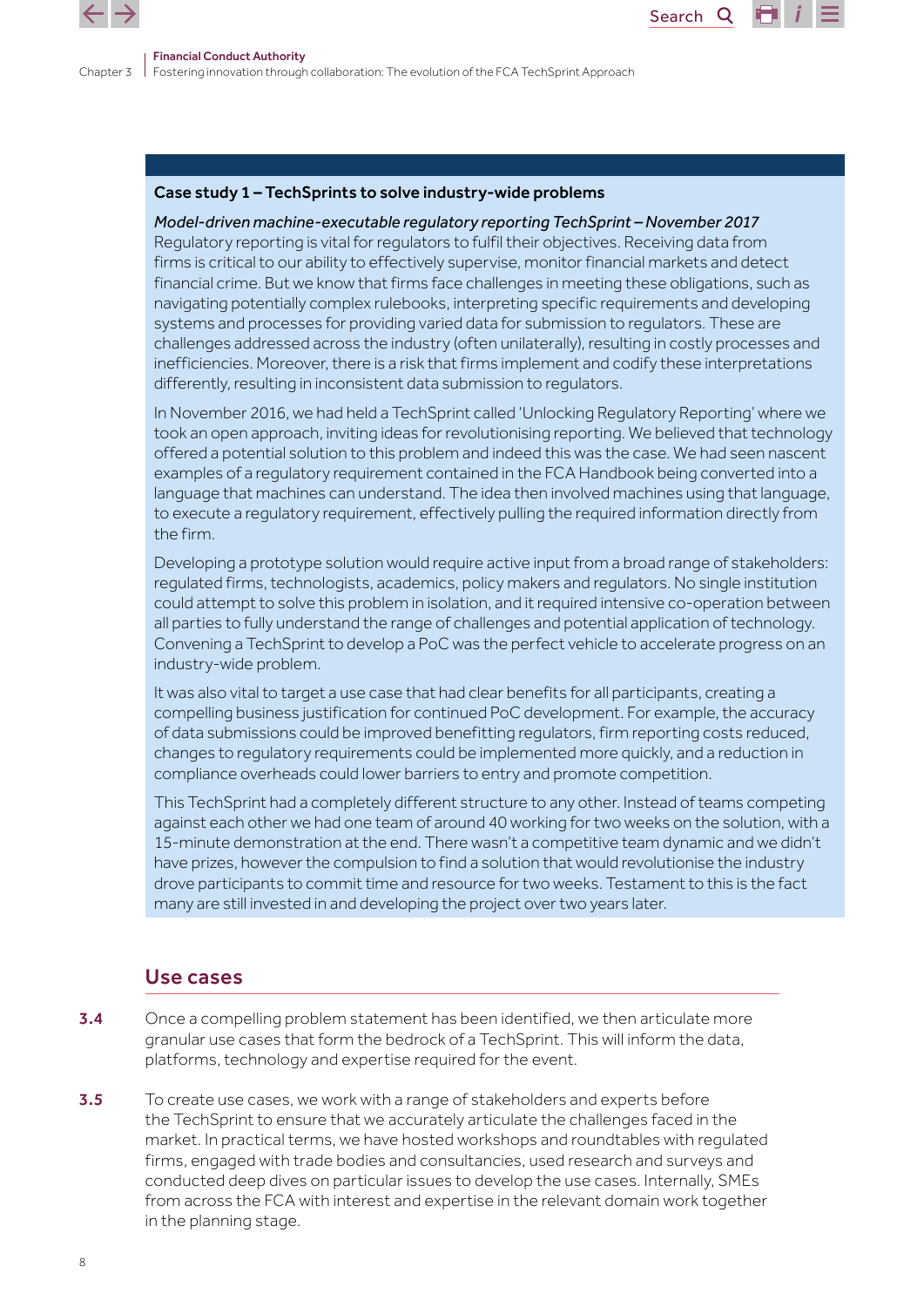

Chapter 3 Financial Conduct Authority Fostering innovation through collaboration: The evolution of the FCA TechSprint Approach

3.6 Defining the use cases is one of the earliest steps in preparing for a TechSprint. While they can be refined over time, a clear articulation is needed to inform the next steps: ascertaining and procuring the data assets and technology required at the event, and seeking expressions of interest from likely participants and the wider public.

Search<sub>Q</sub>

3.7 We have used 2 types of use case for our TechSprints. The first seeks to bring the problem statement to life through personas and real-life scenarios. These work well when the challenge is linked to consumer behaviour such as for our Pensions and Money and Mental Health TechSprints. Each case study was based on real-life scenarios and highlighted behaviour, barriers, challenges and current outcomes. An example from our Money and Mental Health TechSprint in March 2017 is included below for illustrative purposes.

### *Figure 2 – an example Persona used in the Money and Mental Health TechSprint*

# Steven Steven

Steven has bipolar disorder. This condition means he may: struggle to process complex problems, such as comparing a range of products, worse during acute periods of illness; lack of self-restraint , may be impulsive; experience higher spending, particularly during manic periods but also during periods of depression; experience memory problems, which can make it harder to stay on top of a budget or pay bills on time.

Steven has bipolar disorder. His manic episodes are characterised by a lack of inhibition, meaning he makes impulsive decisions without considering the consequences.

In a recent manic episode Steven took out a number of online loans and credit cards in a short period of time to fund an ambitious plan to set up a new business, without weighing up the pros and cons.

Once recovered Steven reflects that during a manic episode he loses touch with the reality of money, all cash feels like monopoly money. He can't even remember the amount of money he borrowed.

### *"I felt an overwhelming sense of optimism, like I was destined for success and everything was bound to go my way."*

Now Steven is recovered he is seeking to repay his debts, but wishes that the debt he is now facing could have been prevented. He is always on guard for early warning signs that he might be getting ill again. His mother also helps with this, and when she can, she provides his safety check, by simply discussing financial decisions. This is often enough to make Steven consider whether what he is doing is positive or potentially harmful.

### *"My mum helps with my decisions about big purchases, like a new camera or car, because she is better at telling whether I am manic or not"*

Steven lives by himself though, so his mother isn't always there to play that role. However, he would never grant his mother full power of attorney as when he is well he feels able to manage his own money and life goes on.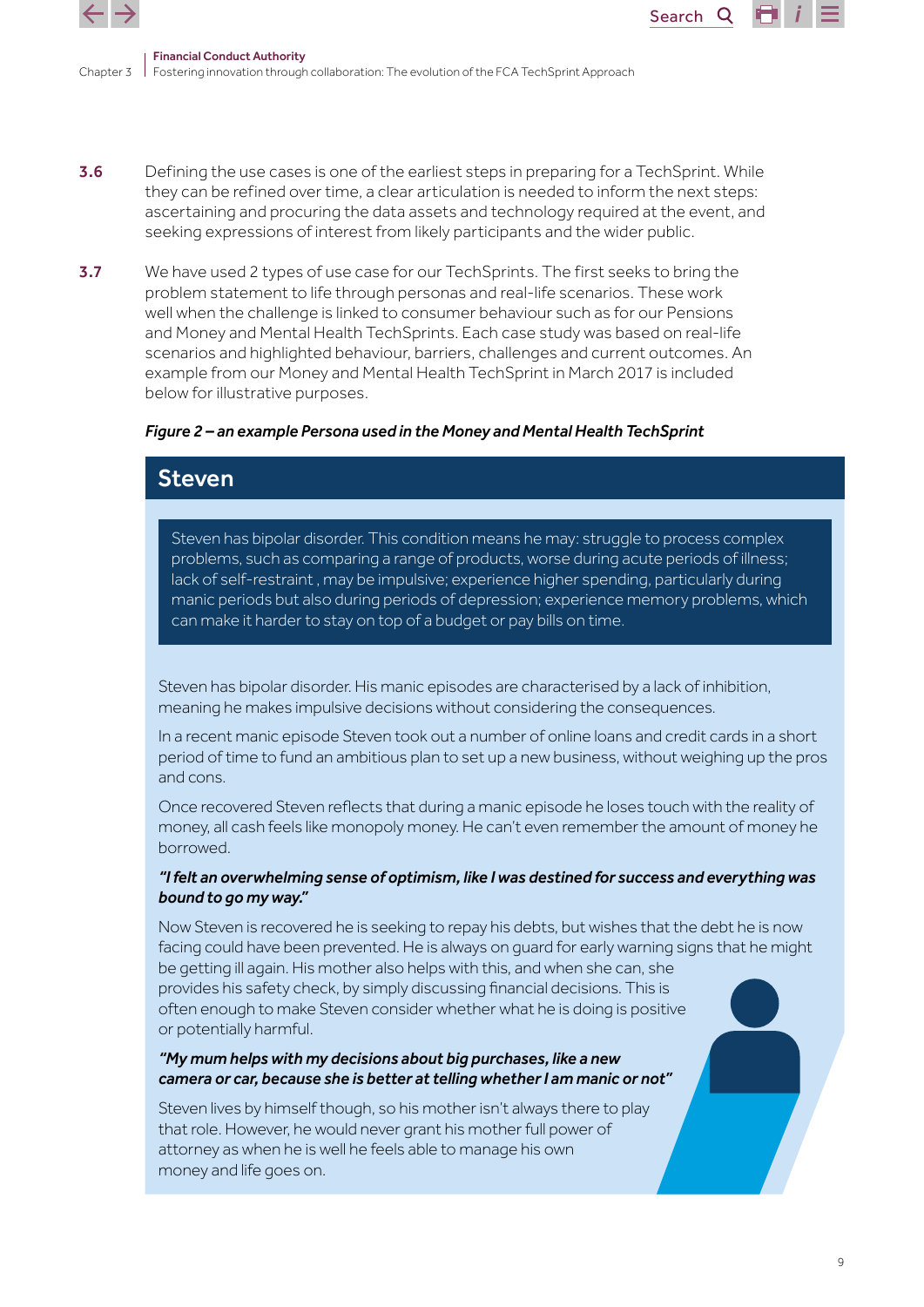

3.8 The second type of use case formulation involves us setting out specific challenges within the problem statement. These are based on the outcomes we are trying to achieve, such as proving a theory or approach and are posed as a series of challenges/ questions rather than scenarios.

### Case Study 2 – narrowly defined use cases on a particular set of technologies

### *AML and Financial Crime TechSprint (AML&FC)- July 2019*

For the second AML and Financial Crime TechSprint, the use cases were narrowly focused on a set of specific technologies – Privacy Enhancing Technologies (PETs). PETs were identified as being of potential value in the first AML & Financial Crime TechSprint in July 2018. One of the barriers to identifying and impeding complex criminal networks is the ability to share data and knowledge across institutional and jurisdictional boundaries. Vital resources are often siloed within institutions, resulting in a global problem being tackled at an individual firm level.

Search<sub>Q</sub>

In the months following the first AML&FC TechSprint, we identified PETs as a possible solution to enable more legal data sharing to support the fight against financial crime. We worked closely with a number of regulated firms and consultancies to precisely identify 4 PETs use cases.

### Transaction Monitoring Distributed Analytics

How can a network of market participants use privacy enhancing technologies (PETs) and data analytics to interrogate financial transactions stored in databases within institutions to identify credible suspicions without compromising data privacy legislation?

### *Description:*

Use technology (e.g. secure multi-party computation) to run analytics over separate nodes to identify patterns of transactions and behaviours and legally be able to benefit from the value of those data assets in the fight against financial crime.

### Codification and dissemination of financial crime typologies by network participants

How can market participants rapidly and accurately codify typologies of crime, in a way that allows them to be quickly disseminated and implemented by other market participants in their financial crime controls.

### *Description:*

How can crime typologies from data sources such as unstructured data, SARs, tacit knowledge or transactions, be codified and shared efficiently. Need to work on process or standardisation of crime typologies and/or network topologies, that can easily be shared and implemented by others on the network.

### Privacy enabled KYC Data Sharing

How can a market participant check that the company or individual they are performing due diligence on hasn't raised flags or concerns within another market participant, and/or verify that the data elements they have for the company or individual match those held by another market participant?

### *Description:*

Using PETs such as Zero Knowledge Proofs to compare information between firms on suspicious actors without exchanging or showing the underlying data. Data privacy and money laundering legislation also needs to be considered in parallel to this use case.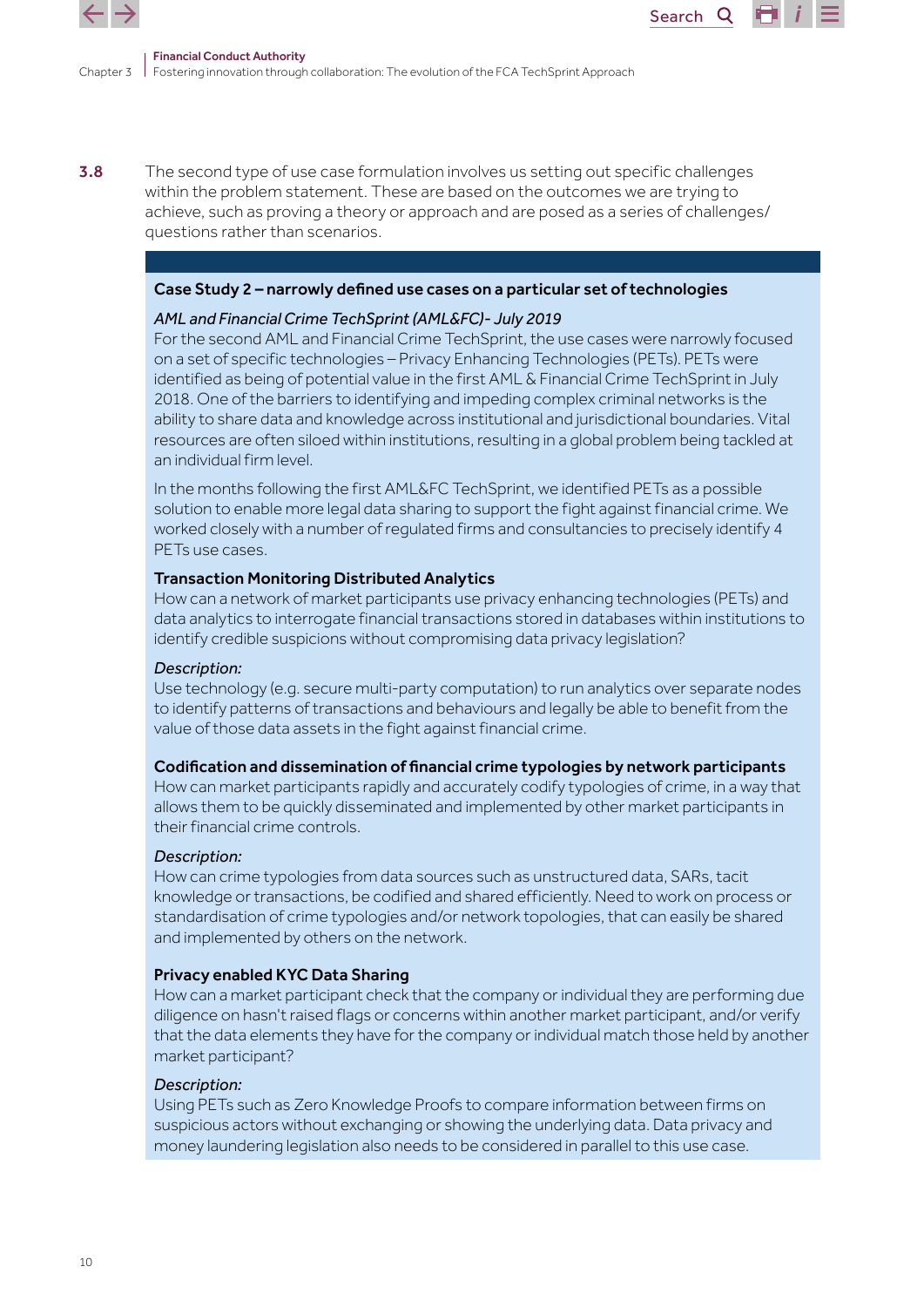

### Registry Data Reconciliation (UBO)

How can technology be used to assist in identifying an ultimate beneficiary owner (UBO) across a network of market participants and a national register?

Search<sub>Q</sub>

#### *Description:*

Use technology such as AI, machine learning, fuzzy logic, to identify and differentiate between different data register entries for the same beneficial owner or controlling person.

This was the first time that we had focused on a specific group of technologies rather than inviting a wide range of solutions from participants. Focusing in this way provided an opportunity for us and other participants to learn more about a nascent technology area and meant that the TechSprint had a clear focus which expanded on the outcomes of the previous TechSprint rather than revisiting the original scope.

Choosing to focus the use cases around a specific technology will impact the nature of the event. The technology was relatively nascent, intellectual property was highly valued, and participants informed us that this was the highest-profile exploration and potential to demonstrate those technologies to regulators, regulated firms and others that they'd ever been involved in. To a degree, we saw a more competitive event at the expense of collaboration.

- **3.9** Technology agnostic use cases attracted a broad range of technologists from different areas to collaborate to understand how their IP can be linked in novel ways to develop the value chain. However, technology-specific use cases have generally seen the technology providers partner directly with a range of financial institutions, to understand how their specific IP can be applied in novel ways to solve the issue.
- 3.10 In practical terms, pursuing a specific technology use case has meant we have more selectively curated teams and specifically targeted invitations. We also saw teams utilising non-disclosure agreements, and we had to offer more privacy during the actual event (in terms of physical team location). Conversely, this competitiveness can be a useful lever to attract genuinely world-leading participants from across the globe and create a great deal of resonance within the industry on a particular technology.
- 3.11 Neither technology-focused nor technology-agnostic has proven to be the most effective approach, but rather are influenced by the problem statement, and the ramifications of each option should be considered at the outset.

## Logistics

**3.12** While there is no single 'correct' way to organise a TechSprint, we have generally followed the sequencing below for key milestones. The length of time needed to prepare will depend on the complexity and scale of the event. However, for indicative purposes, our simpler TechSprints have been organised from idea to execution within a few months, while the significantly more complex and larger AML & Financial Crime TechSprints took approximately 8 months, with a venue secured 6 months before, and expression of interest packs sent 3-4 months before.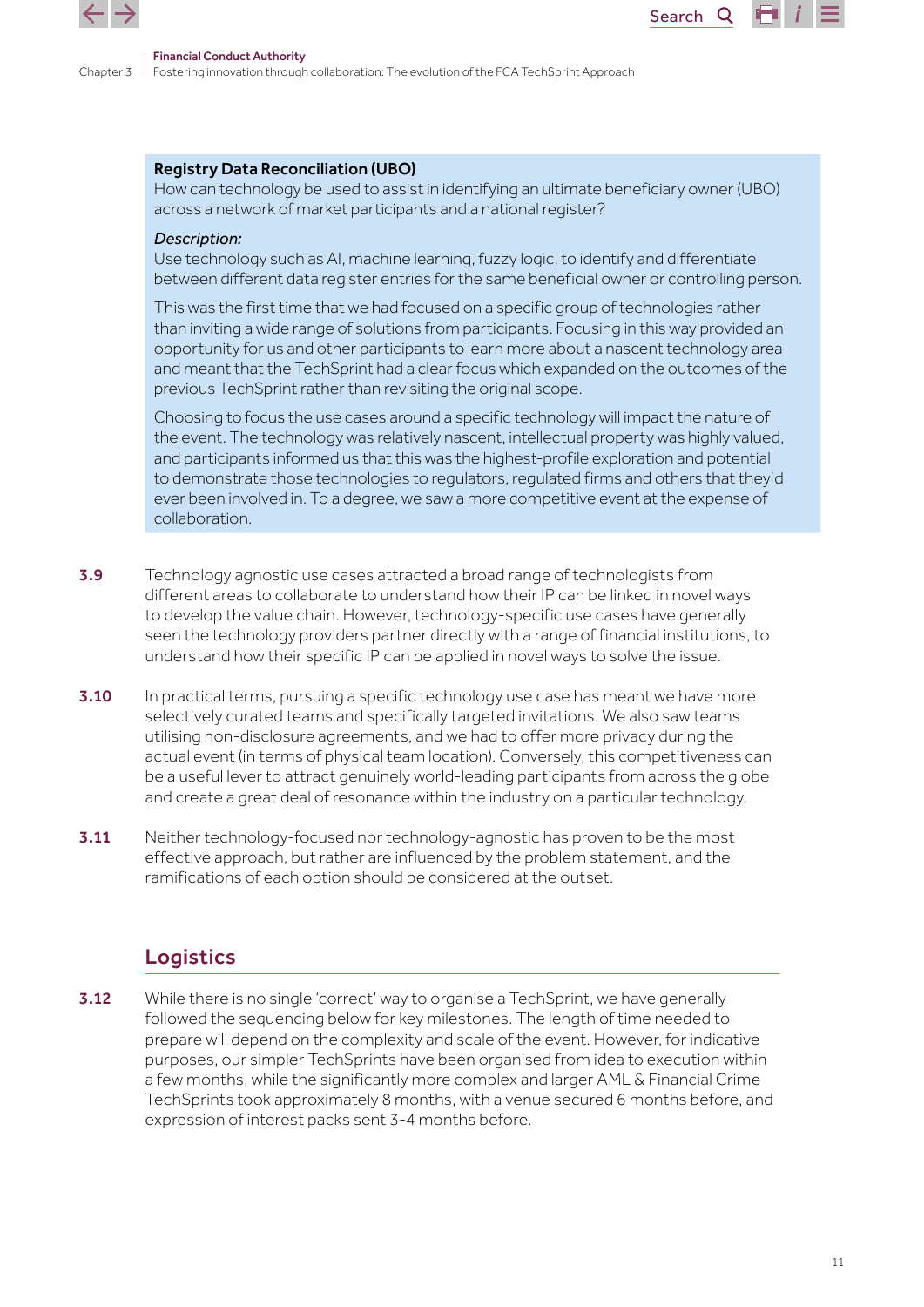



- **3.13** In the early stages of planning a TechSprint, a lot of thought is given to the technology, data and participants. While these are key components, the venue and other logistical factors must not be underestimated. Teams spend long hours working together, in what is often an intense environment. Important considerations are:
	- Venue spaces that allow for both concentration and collaboration areas.
	- Catering and refreshments served throughout the day.
	- An introduction session on the first day, with an emotive or motivational hook to inspire the participants, if appropriate to the topic of the TechSprint. [We have found](https://play.buto.tv/9ZVk3)  [videos to be an effective tool](https://play.buto.tv/9ZVk3) (see Case Study below).
	- Daily morning briefings for all participants to manage logistics, deepen the sense of community and inspire further collaboration and effort.
	- Wi-Fi credentials clearly displayed, as well as access to collaboration tools such as Slack and Miro.
	- Daily scrum master gatherings to assess common problems or potential collaborations.
	- 'Goody bags' including TechSprint t-shirts distributed on day one, to contribute to the co-operative atmosphere.
- 3.14 Our TechSprints have ranged from 2 days to 2 weeks (which in truth bordered on becoming a TechMarathon). Though there is no magic formula, we consider several factors, such as the complexity of the issue, cost, the availability of a suitable physical space and location. We also work to understand what technologies are being developed and how easily they can be built and deployed in a TechSprint. Finally, we seek to understand the potential return on investment for participants in both time and resource commitments given we do not pay them or reimburse their travel or any accommodation costs.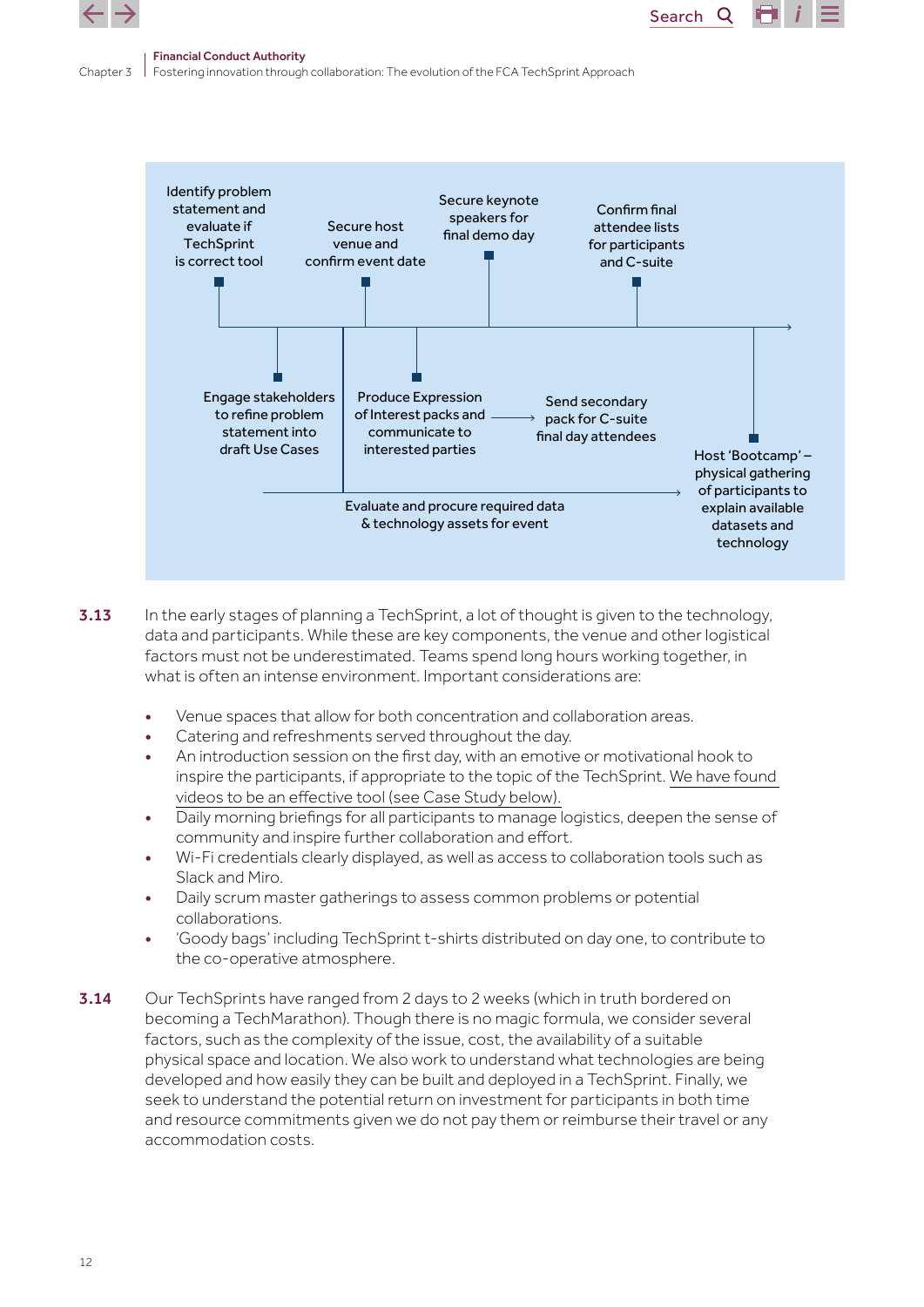

### Case Study 3 – Using emotive videos at the AML&FC TechSprints

Financial crime is a truly global problem. The UN estimates that \$1.6t trillion is laundered globally each year, but only about 1-3% of that figure is detected and frozen. But the facts and figures don't tell the devastating human cost of the crimes that generate these funds – modern slavery, drugs trafficking, arms dealing, people trafficking, and terrorist financing, amongst many others.

Search<sub>Q</sub>

Financial crime can sometimes be perceived as a white-collar crime, one that takes place in locations far removed from the ultimate victims. At the 2018 AML&FC TechSprint, we wanted to bring home to participants the human suffering at the heart of financial crime and money laundering.

To do this we created an [emotive video](https://www.fca.org.uk/events/techsprints/aml-financial-crime-international-techsprint) played at the opening of the TechSprint, as well as on the final day for the C-suite audience. We thought carefully about the tone, imagery, messaging, music and narrative, to drive home the problems and create a sense of unity, reinforcing our strapline of 'it takes a network to defeat a network'.



The video generated a powerful reaction. We were told by many participants that it reminded them they were working on a societal good, and helped to break down barriers and contribute to a collaborative environment.

We created a [second video](https://www.fca.org.uk/events/techsprints/2019-global-aml-and-financial-crime-techsprint) at the follow-up 2019 TechSprint based on the feedback received. Moreover, the videos are a readily shareable piece of collateral, capturing the problem we were trying to solve, and have been shared and viewed many times beyond the event itself. The tone and imagery of the videos sat on the boundary of our Communications approach as a regulator, but was in keeping with the theme of TechSprints as an innovative and different approach taken by regulators.

A video will not always be the correct tool, but where the topic is highly emotive, we have found them to be a highly effective motivational lever for the participants and the audience.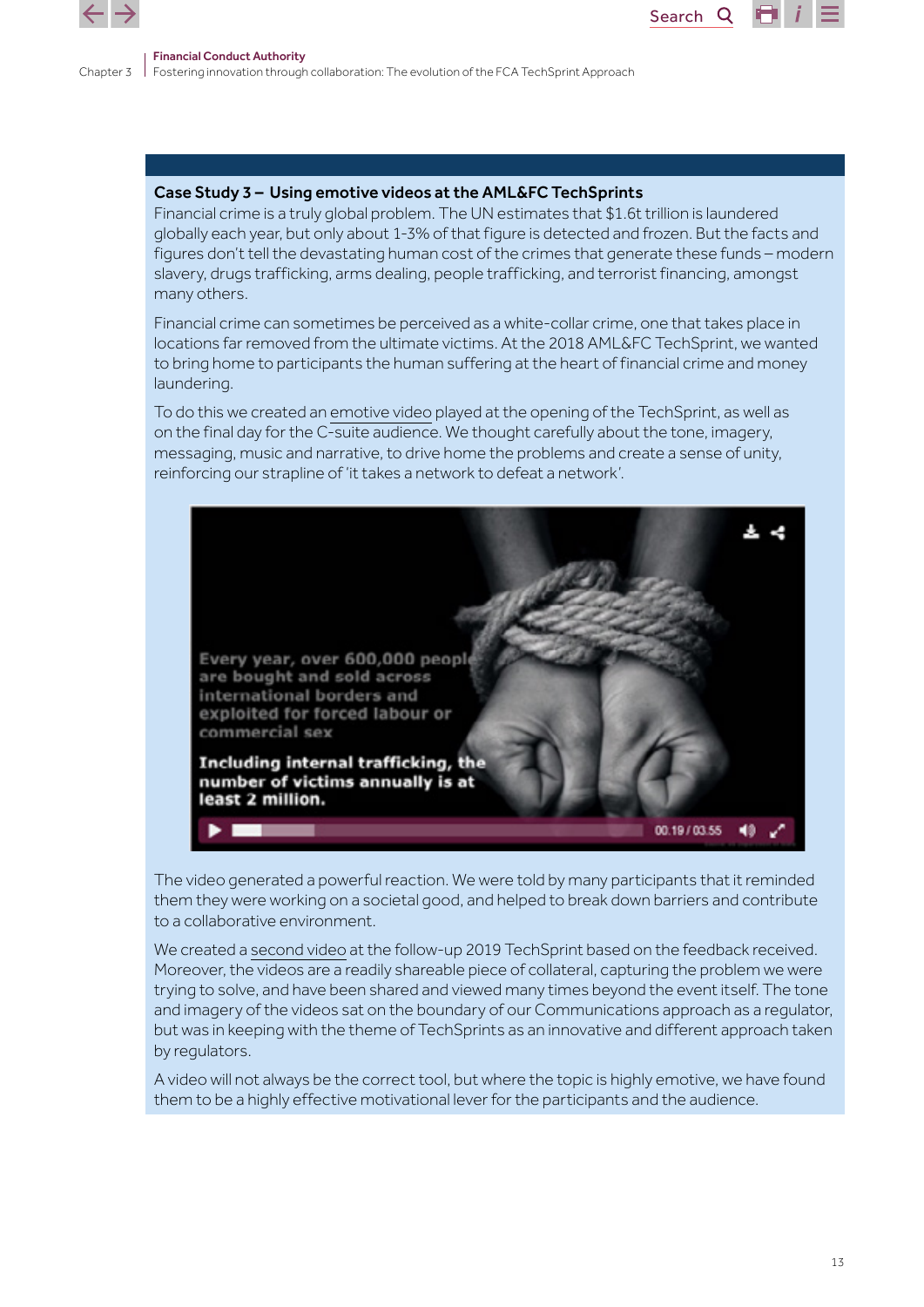

# **Technology**

- 3.15 We have made many technology components available to the participants in TechSprints. Participants provide their own end-user computing devices, but we make the following available to facilitate the event:
	- Wi-Fi: Having many developers in the room utilising large data assets and highperformance cloud infrastructure can mean a lot of concurrent users putting a heavy load on the locations' Wi-Fi. This requires technical expertise to understand the download / upload speeds and capacity of the networks. In some TechSprints we have worked with the hosting organisation to provide temporary upgraded broadband and Wi-Fi capabilities to meet participant needs.

Search<sub>Q</sub>

- Audio Visual (AV): On the final day, audio visual equipment and support will be required so that keynote, panel discussion and teams can present their solutions in an environment that has good quality sound, optics and lighting. Some lessons learned from previous TechSprints:
	- The teams will have a certain amount of time to present their solution. Make it clear to them that their microphone will be 'cut' after their time is up to make it fair for other teams presenting if they start to overrun.
	- We now recommend that all presentations are pre-loaded on 1 laptop (plus a second back-up device) for the final demonstrations. We have learnt that swapping out multiple laptops has caused issues with connection ports and can cause presentation delays. Such delays can be stressful for the teams, irritating for the audience and erode the sense of professionalism and credibility of the event (which is an unfair reflection on the hard work and dedication of the teams).

We have also used broadcast equipment to livestream the final day demos. For the second AML&FC TechSprint, we attracted over 500 unique views of the stream on the final day. For a TechSprint with high interest globally, this allowed us to reach a wide audience and share the learnings, the prototype solutions and the technical content with those that would otherwise be unable to take part.

- Collaboration tools: We always ensure that there is a way for the teams to communicate with each other to help them form before the TechSprint and communicate with each other during it. Various messaging tools should be used where possible (these can usually be set up for free) or online whiteboarding tools to help with team formation and communication between the FCA teams and external participants.
- Technical Information: We provide participants with material that will help to rapidly bring them up to speed on the relevant subject matter and provide a clear view of the domain area. Many participants from the technology side do not understand the regulatory or legal regime and providing (even surface-level) documents and briefings is very beneficial, and a gateway to productive conversations with the SMEs on hand. This material can be both bespoke for the event, or existing material recommended by SMEs. It is distributed in advance of the event, often using collaboration tools, and we frequently observe participants sharing further information/documents between themselves on the collaboration tools.
- Platforms/environments: The developers will require a place to access the data and use the tools that are available within these cloud environments. In the past, we have worked with the major cloud service providers who have supported us with access to platforms and environments, but some technical expertise is required to get the data onto the environments and onboard the developers. Such resources and the associated credits have, to-date, been provided pro-bono for our events, in keeping with the generous provision of resources by the TechSprint participants.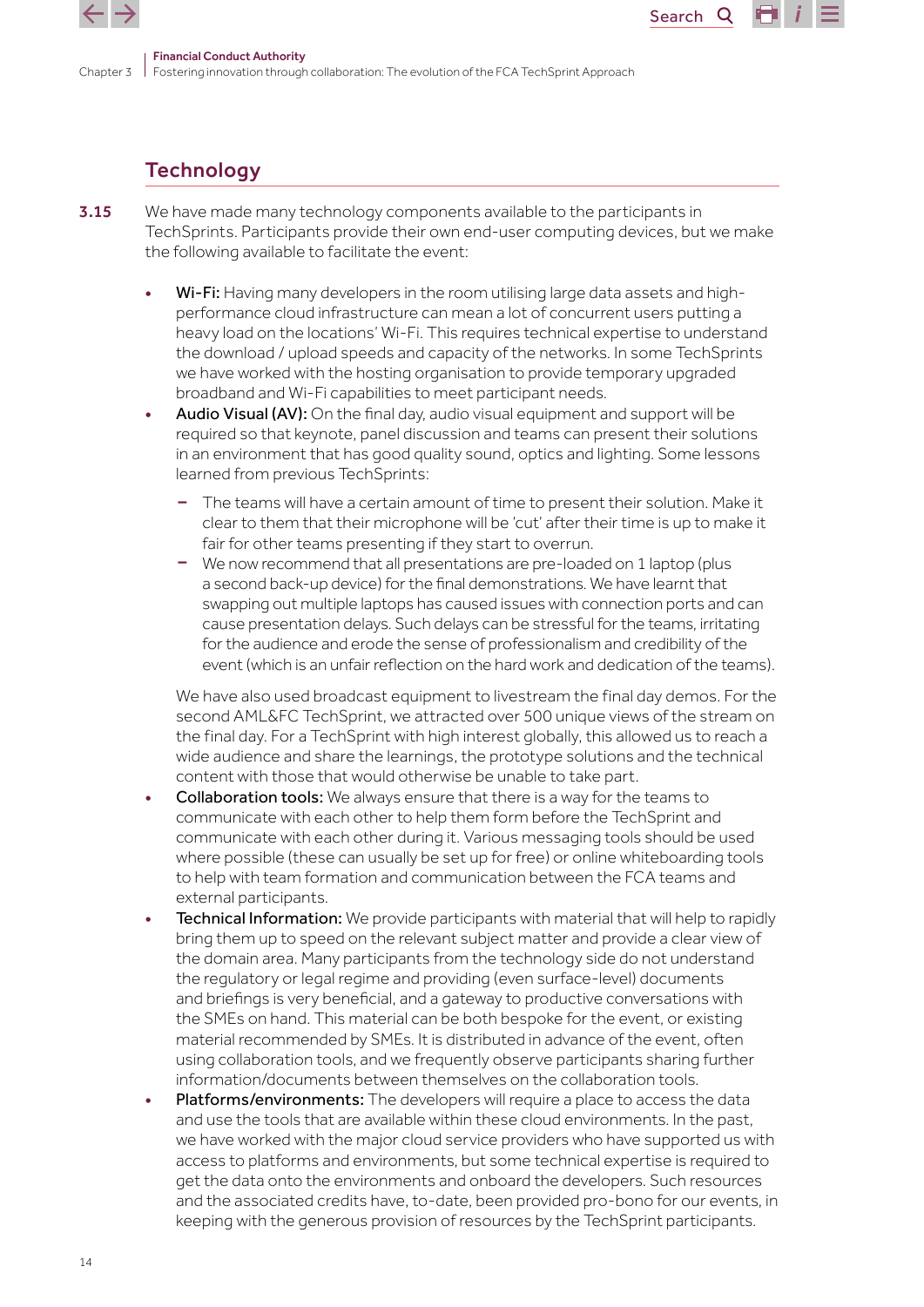

Intellectual Property: In most TechSprints, we have taken the stance that the FCA is not in a position to legally protect individuals' intellectual property (IP), and any IP shared was done so on the basis of collaboration for the duration of the event. We have also stated that any IP created during the TechSprint is owned collectively and equally by all members of the team, and we have clearly stated that IP is the team's responsibility and the FCA cannot offer any protection for IP created during the TechSprint. However, we took a slightly different approach for the second AML&FC TechSprint. We acknowledged the sensitive nature of the nascent technologies specified in the use cases, and provided standard text for a Non-Disclosure Agreement (NDA) for participating entities and individuals to sign for existing IP and anything developed at the TechSprint. This NDA was strictly between team participants, not the FCA, and to be used at the discretion of teams.

### Case study 4 – managing logistics at our largest TechSprint

### *AML and Financial Crime TechSprint 2 – July 2019*

For our first 6 TechSprints, we used external parties to host the event to reduce the cost and resource burden on the FCA. However, our latest TechSprint was hosted at the FCA offices and was unprecedented for us in terms of logistics. Over 120 participants attended over 5 days working on solutions, an additional 40 international regulators attended roundtables, and approximately 200 c-suite attended the final showcase of solutions. We also livestreamed the entirety of the final day's events on the internet to several hundred viewers. In addition, we also had a live video connection to a second TechSprint location, where teams worked in parallel in Washington DC.

Using an external host has significant advantages and we have not experienced a shortage of organisations expressing interest in hosting an FCA TechSprint. We are grateful to those entities that have supported us to date. Venue, catering, WI-FI, and similar costs have generally been absorbed by the host, as well as providing logistical support approximately equivalent to 1-2 FTE in the month before the event.

As a regulator, we must be careful not to be seen to endorse any firm or organisation. We mitigate this risk by establishing clear communications guidelines at the outset with a TechSprint host, that have been agreed with legal counsel. These establish clearly the role of the host and our relationship, and can include specific requirements such as prior FCA approval of all press releases, and careful wording around how the relationship is referenced in public.

Internal hosting however has allowed us greater control over certain elements, such as TechSprint duration, and allowed us to run a major internal engagement programme, providing significant exposure and learning for over 500 colleagues that attended related events throughout the week.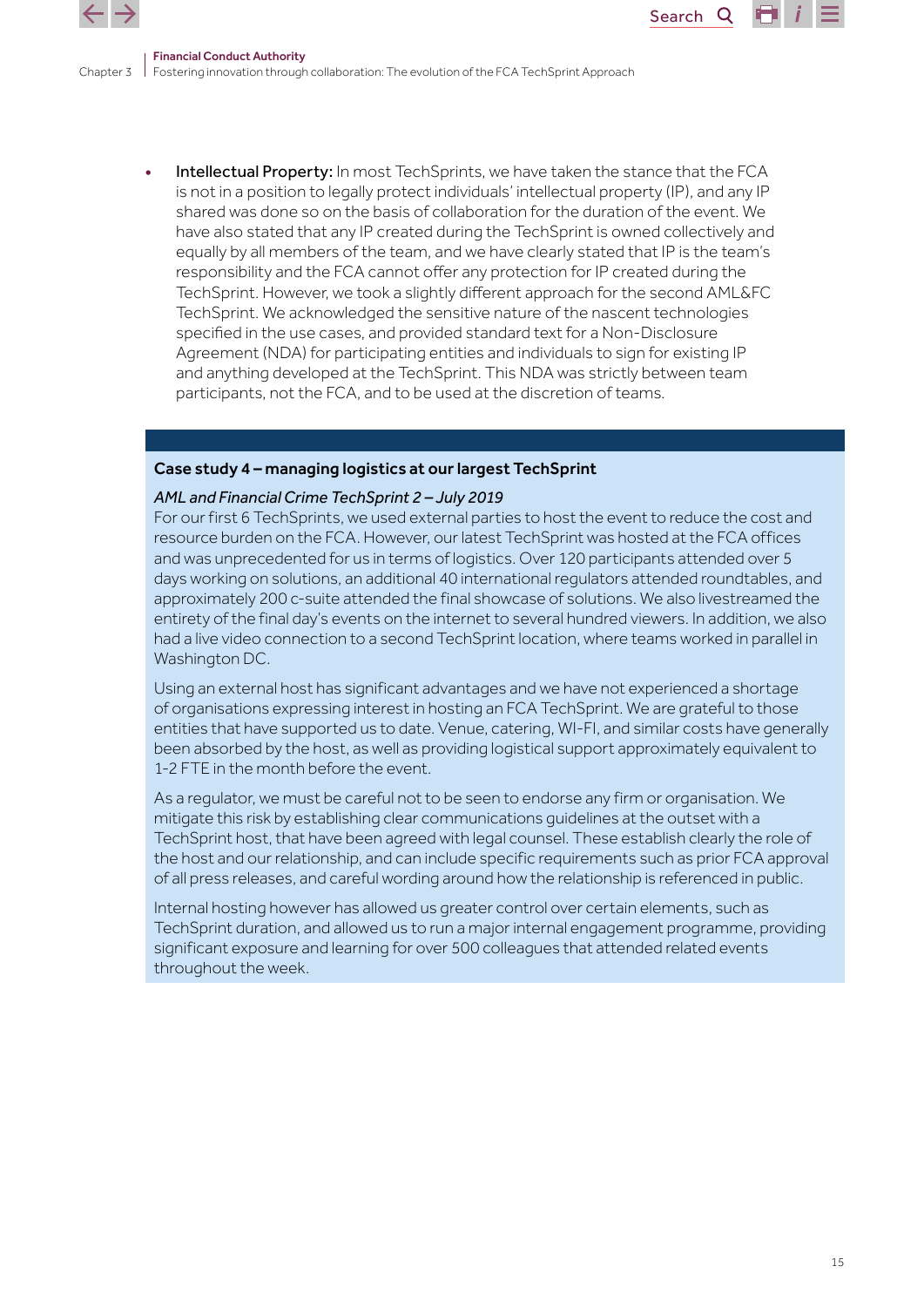

## People

- 3.16 As mentioned earlier, we do not reimburse participants for travel expenses or accommodation costs, nor do we pay people for their participation at a TechSprint. So why do participants get involved?
- **3.17** We believe the main drivers are:
	- It interests them, and a TechSprint offers vast learning opportunities in a hands-on environment.

Search<sub>Q</sub>

- They are motivated to solve important societal challenges for example, mental health and illicit crime.
- TechSprints present opportunities to build and develop a network, connecting with both peers and those with different experience and skillsets.
- Participants recognise the valuable opportunity to pitch to decision makers in firms, regulators, consultancies, tech companies and VCs/investors.
- Participants are keen to see how their technology and solutions could be combined with others to make a more compelling or potent product.
- 3.18 For us, the bringing together of incredibly capable people who share their insight and knowledge willingly is an incredible honour. Being involved in a TechSprint takes passion and commitment but brings with it opportunities that are hard to emulate in other environments.
- 3.19 As a regulator, we must be transparent and open when inviting people to engage with a TechSprint. We've found that using demo days (open invite days where anyone can come along to demo their solutions) to identify innovative firms or data providers has led to us identifying interesting and unique solutions. While we send out expressions of interest to potential participants, we also ensure transparency by publishing details on our website and encouraging interested parties to contact us.
- 3.20 It is the same principle for the firms we regulate, we ensure that we have incumbents and challengers, large and small firms and where possible providers with differing product portfolios in the room. Having a good mix of firms means they will bring diverse perspectives and challenges and encourage each other to think differently. As the model has evolved we have also capped the number of individuals from each organisation in a team. It's important that the solutions are not existing ideas where a provider uses the TechSprint to pitch to a valuable audience rather than new solutions designed by a diverse team.
- **3.21** The teams bring together a diverse group of people. Introverts and extroverts work together, bringing their different strengths and working styles to the mix of the team. People who like to plan the solution to the smallest detail work with those that just want to get started with the solution and worry about the detail once they have something concrete. We have seen that on balance, the more diversity in a team, the more interesting and creative their solutions.
- **3.22** Throughout all our TechSprints, there has been a clear gender imbalance, something we are keen to explore and improve in future TechSprints. At our last TechSprint, of 140 participants just 25% were female. We know that this reflects the gender imbalance in the wider RegTech eco-system and we are keen to play our part in attempting to address this.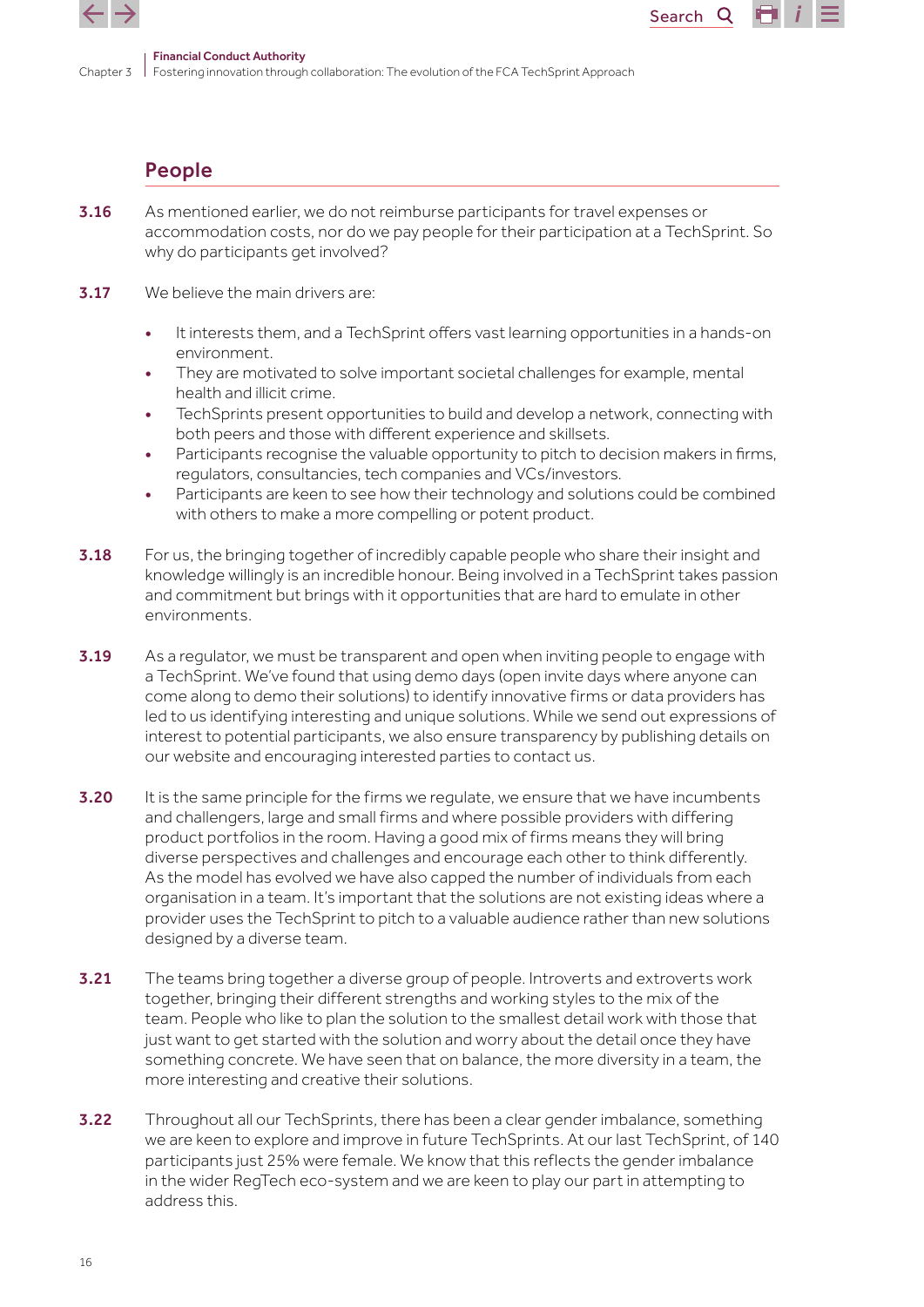

# Team Composition

- **3.23** For the early TechSprints, team formation was based on what we thought would be a good mix. Our teams were formed heavily of front and back-end developers and subjectmatter experts. Our focus was solely on the problem solution and development and therefore the team profile reflected that. Over time we identified that of course the developers were key to the teams, but a leader or a visionary gave the teams focus and were able to drive the solution. Also, as the final day moved to an event in its own right, with large, C-suite level audiences, polished presentations were required and teams began incorporating marketing techniques, and so 'the closer' role was established.
- **3.24** After several different iterations, we established the following core elements which we believe are required for a successful TechSprint team composition. We've also developed the description and labels for the role profiles, to engage and interest possible participants and to reiterate that these events are creative, novel and somewhat different from a standard software hackathon. As with many aspects of our approach, we'll continue to refine the role profiles and team composition as our experience and learnings develop.

### *Figure 3 – the different participant roles at a TechSprint, from the 2018 Pensions Invitation Pack*

# What role could you play?

### Visionary (Designer)

You make beautiful things. Your artistic talent creates a solid appearance to any concept. We all like good looking things. You know the right colours, the right shapes and the right design to make the moving parts fit together seamlessly. You are also the big ideas person who can make unicorns and hit moonshots.

## The Hack (Back End Developer)

You work with APIs that participants bring to the TechSprint. You know data well and are prepared to manipulate it for good. You glue stuff together to make it all work seamlessly.

### The Face (Front End Developer)

Search<sub>Q</sub>

You make buttons do stuff. You make screens transition. You take the designs and make them function. You are a key player in making sure the user flow works correctly.

## The Expert (Domain Expert)

You have in-depth knowledge about the pensions and retirement income market and /or the challenges faced by consumers who use this market. This knowledge shapes the product to avoid pitfalls and to find niches that add advantages.

## The Closer (Marketing Guru)

You know how to sell anything to anyone. You spin product descriptions to be irresistible commodities. It doesn't matter if I don't need your product, you can c onvince me to try it free for 30 days and then I'll end up paying for it because I have fallen in love with it!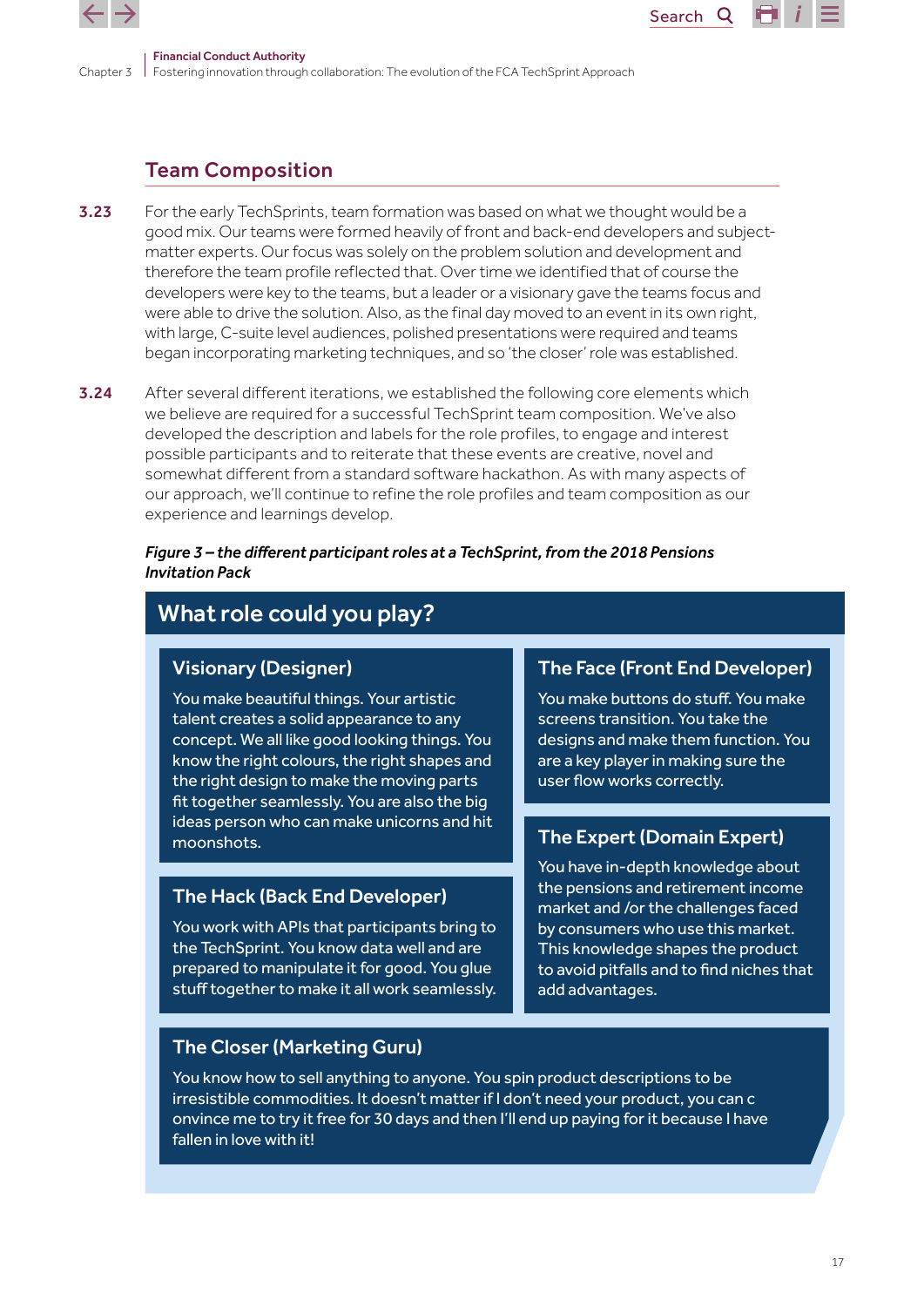

# Floating roles

## The Jugglers (SCRUM Masters)

Responsible for the smooth running of the TechSprint. They will work with the teams, unblock the blockers and provide feedback on the solutions built during the TechSprint. Will also provide feedback to all teams before presenting back to the judges on the final day.

## The Fixers (Technical Support)

There most probably will be technical issues that happen during the TechSprint. These resources are there to help you overcome any of these hurdles should they get in your way.

## The Observers (Regulators / VC's…)

Theses interested parties will take the great ideas created from the event and help them gather future momentum.

Search<sub>Q</sub>

## The Doctors (Business Experts)

Key resources to help determine the advantages of the solution and why it's going to be successful. They figure out how the product will generate revenue from day one, and how partnerships can accelerate growth. They know pensions in all of their complexity. They understand the use cases and the current issues this TechSprint is trying to solve.

- **3.25** We encourage participants to think about which role(s) they fulfil before the TechSprint, to facilitate team formation conversations and create balanced teams.
- 3.26 It's important to have a range of experts, including technical, legal and regulatory involved in the TechSprint. No two events have had the same groups of skills with software engineers, lawyers, data scientists, marketers, infrastructure engineers, psychologists, consumer engagement specialists, medical professionals, humanitarian aid professionals, user interface specialists, customer-centric designers, behavioural scientists and many others taking part in one or more of our TechSprints to date. The more diverse the knowledge in the room, the more novel and well-designed we have found the solutions to be.
- 3.27 However, team members that can code the prototype solutions are key. In our experience and in society at large if there is a resource bottleneck, it tends to be these individuals, particularly data scientists and software engineers. In latter TechSprints, we have tended to specifically identify these individuals and build the teams around them.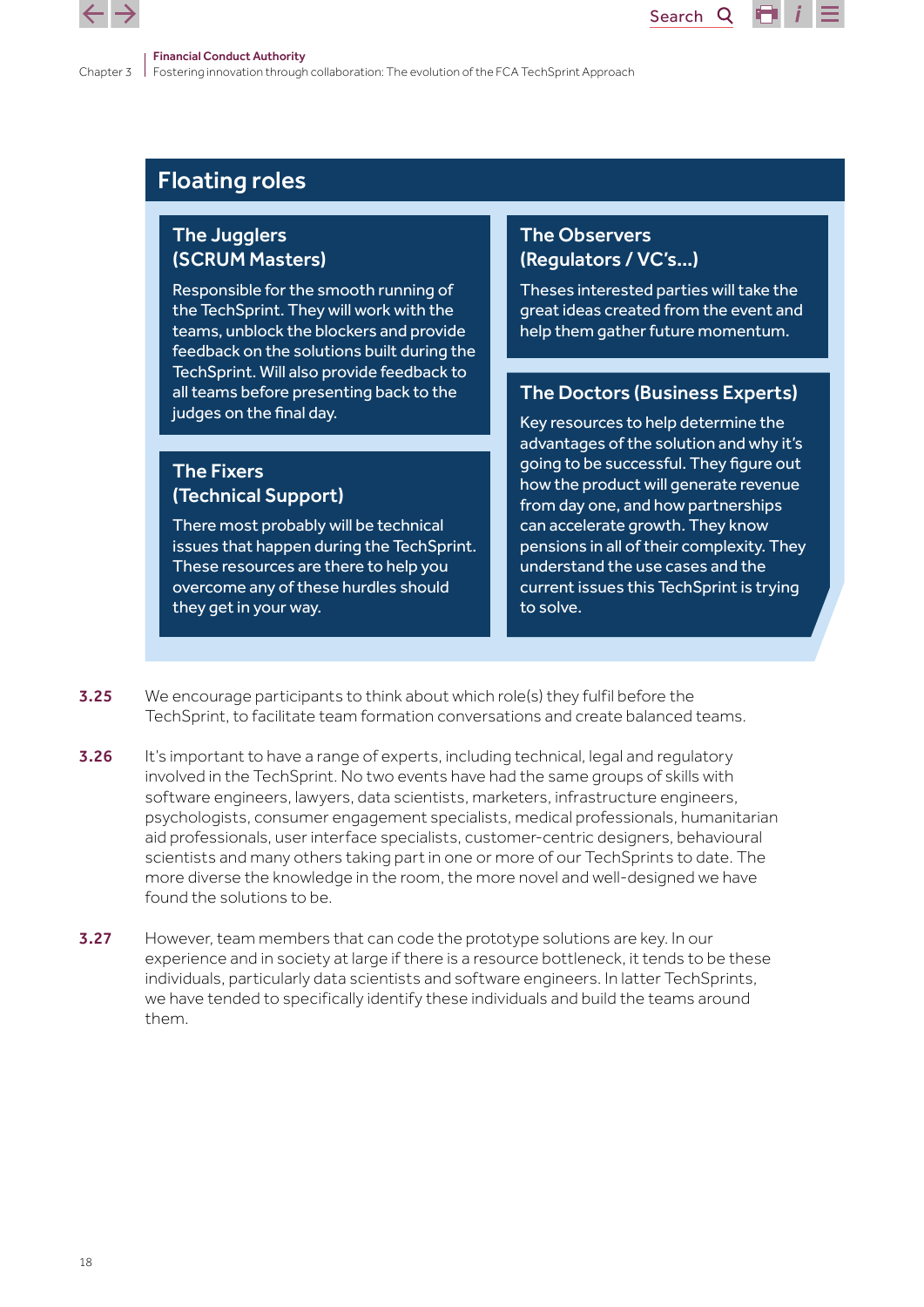

#### Case study 5 –the importance of team composition

#### *Pensions TechSprint – November 2018*

Compiling an attendee list for a TechSprint is not easy. To deliver the best outcomes, you need a good mix of participants with a range of skillsets. In the lead-up to the Pensions TechSprint we had some difficulties with the balance of the teams.

Search<sub>Q</sub>

We have many ways of recruiting teams for TechSprints. We publish details on our website, social media and in publications that will reach those with an interest in the topic. We use established networks such as Trade Associations and regulatory forums, as well as reaching out to those that we have identified through our own demo days and day-to-day work. Embedding ourselves within the RegTech ecosystem has been an objective for the FCA since the outset and this has given us a good knowledge of who is out there and what they are doing. For the Pensions TechSprint, we partnered with The Pensions Regulator, which allowed us to leverage their networks and relationships.

SMEs are crucial to the process but tend to be more suited as floating resources across multiple teams, unlike developers of which a few are required per team. While developers often have a continuous backlog of tasks, SMEs are usually required at periodic intervals to solve or advise on certain issues. In particular, their workload tends to be frontloaded at ideation and design phases early in the sprint and towards the end in the preparation of the final demo and pitch, which can lead to periods where they are not utilised.

Despite being well placed to get the right people in the room, we found ourselves with too many floating resources – pensions and consumer experts but not enough technical capability, very few 'Faces' and 'Hacks' to build the solutions. As a result, development capability was spread thinly across the teams.

It's difficult to quantify the impact this had on the final outputs. We saw some interesting solutions and designs, but feedback from participants suggested they had struggled with sharing resource and it had limited their ability to be creative with their solutions. We understand that the ambition of the solutions was constrained as a result. This also made post-event continuation more challenging for the teams which lacked the resource to develop a working technical PoC. Without the PoC as a foundation to build on, it can be extremely challenging to secure further commitment for development or investment post-event.

3.28 The size of a TechSprint team also warrants consideration. There will be factors that drive the decision, such as size of event and maximum number of teams (and pitches) which needs to be balanced with the requirement for expertise. We have found that teams of around 8-10 are optimal (with approximately 50-70% hands-on technical/ development skills). This team size generally includes enough resource to cover the key roles but not too many that could lead to too many opinions and ideas. Floating resource is also key to keeping the team numbers manageable as they can dip in and out of teams sharing expertise and knowledge.

### Beyond the teams

**3.29** As discussed, the TechSprint has evolved beyond a traditional hackathon. By our third TechSprint on Money and Mental Health in March 2017 we had started to recognise the breadth of opportunities a TechSprint offered. TechSprints attracted a wide-range of experts and we saw the potential for even more knowledge sharing in the form of panel sessions and talks on the final day. We also realised the power of the human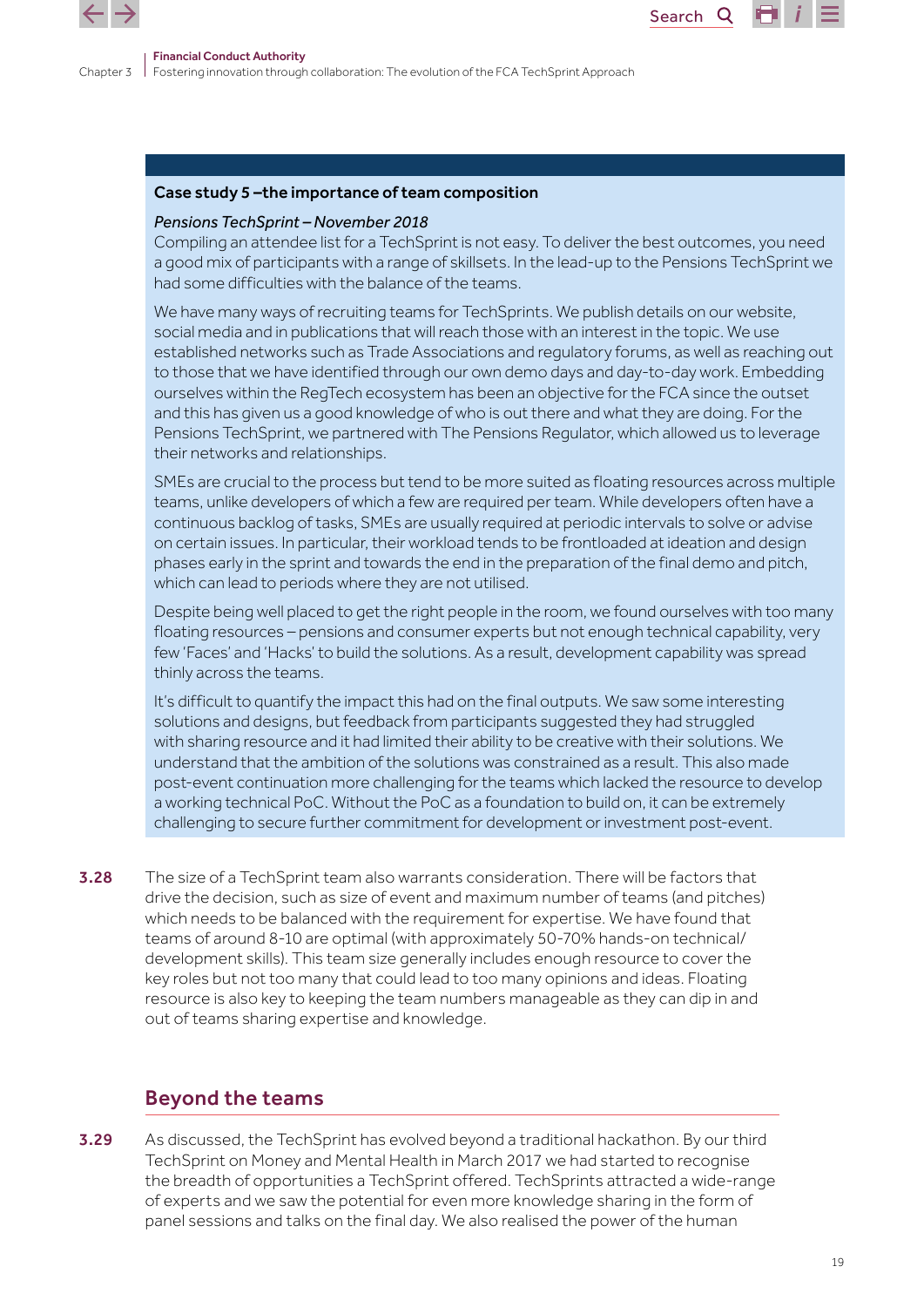element of TechSprints, and how 'lived experience' of the problems we were trying to solve could add richness to the event and provide useful context and motivation to the participants and attendees. So, beyond the teams of the TechSprint we created a secondary element on the final day. This provided even more opportunities for people with a range of skills to get involved. Other roles include:

Search<sub>Q</sub>

- Speakers ranging from technology experts to people with lived experience or charities and support groups
- Panel members Panels can be across the subject but we have found they work well when you have representatives from financial and technology firms, academics and the voice of the consumer or impacted groups discussing the opportunities and barriers.
- Judges We have a panel of around 8-15 judges for the final demonstrations. Again, choosing a diverse judging group with different experience and views gives a richer experience for the teams.
- C-suite audience Attracting a large audience of senior decision makers, investors, academics and influencers is key to the success of the TechSprint. Again, you may need to limit the numbers per firm to ensure as many are represented as possible.

### Case study 6 – More than a Hackathon

### *Money and Mental Health (M&MH) TechSprint – April 2016*

The M&MH TechSprint was the first time that we moved to a model that really took the TechSprint from a hackathon, to a multi-faceted event. The event and the event space provided by the hosts lent itself to opening up the demos to a much wider audience. Managing finances during periods of poor mental health was a topic that had, and still has, lots of interest from the financial industry as well as consumer bodies, charities, academics, healthcare professionals, public bodies and technologists.

We wanted the event to really bring to life the experiences of people with poor mental health so that the problem wouldn't be abstract or simplified. We invited a diverse group of panellists and speakers, a mixture of those with first hand or 'lived' experience, academics who were researching ways to help identify mental health issues and therefore help support people, as well as banks who were looking at how they could better serve vulnerable consumers. For this event, we partnered with the Money and Mental Health Policy Institute, which gave us access to fantastic speakers for the event, and allowed us to leverage their public profile to increase awareness and reach.

The judging panel was also diverse. For this subject, it was important to ensure that the solutions were not only viable from a technology point of view but that they would also work for people in practice, when they needed support the most. Again, we had experienced judges, consumer experts and academics to balance the technology and financial expertise.

As well as this supporting event, we also had a mini TechFair as people arrived on the final day, with the opportunity to try Virtual Reality software. This was all a great way to test some of these elements, and we adopted and built on this model for each subsequent TechSprint. Our TechSprint in July 2019 had 8 speakers across the week, 3 panel sessions and a TechFair – all with the intention of bringing the subject alive for as wide a range of audience as possible. As we have developed the model, we have found that TechSprints are a hugely valuable opportunity to inform, educate, excite and engage colleagues across the FCA and other regulators on a technology or subject area.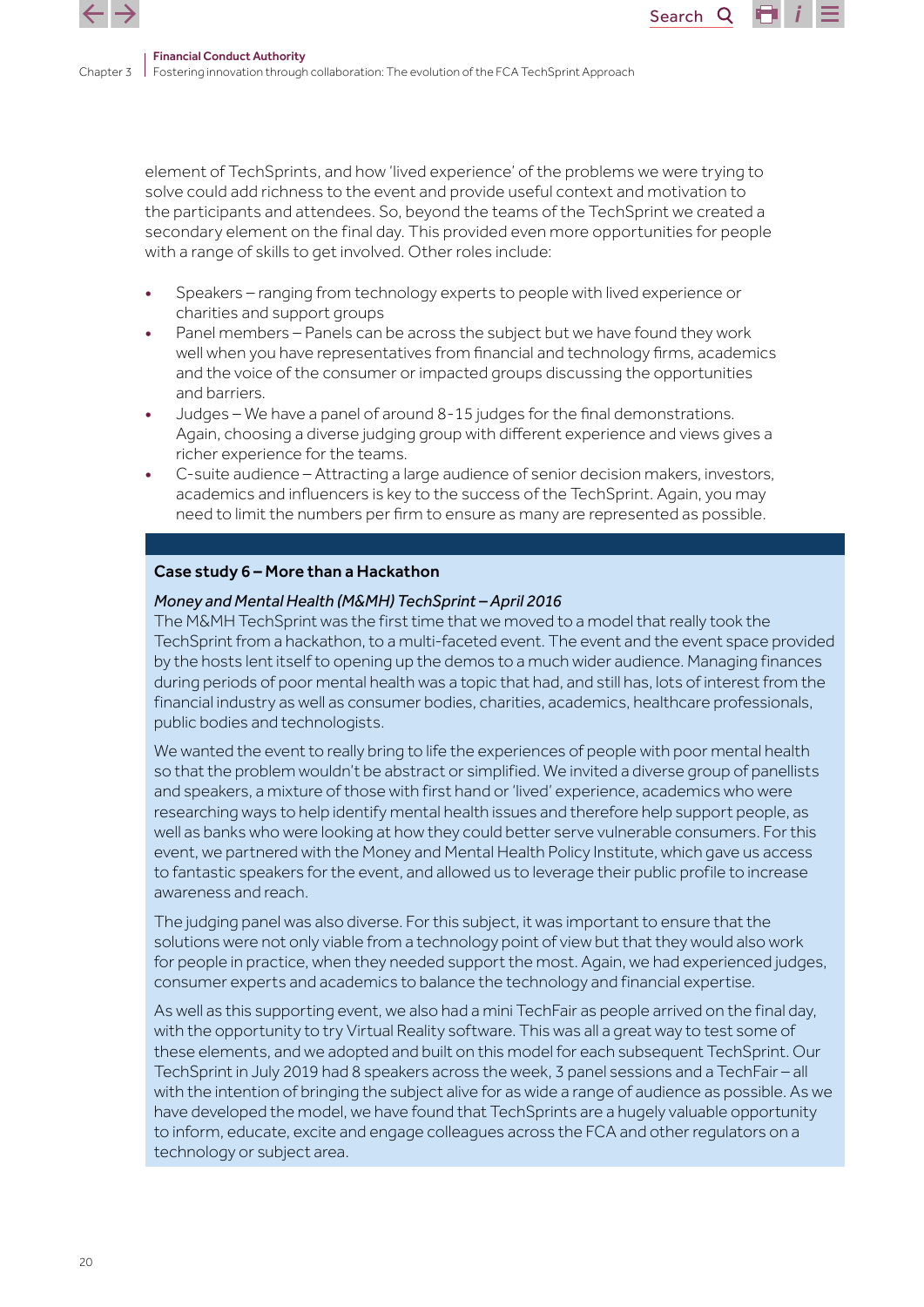

### Data

3.30 We have found that high quality datasets are fundamental to a successful TechSprint. It is important to have quality data assets that participants can use during the TechSprint to develop and prove the validity of the solutions they develop.

Search<sub>Q</sub>

- **3.31** As highlighted earlier, to ensure this quality we will have agreed the scope of the TechSprint, which use cases will be addressed and the technology that we think will be used. We will then bring together industry experts to help decide on the appropriate datasets and our approach to getting or generating them.
- **3.32** For every TechSprint, we create a use case to data matrix tool that highlights which data is relevant to which use cases. An example can be seen in Annex A. This indicates whether we have identified the right datasets and adds an extra layer of rigour to any data acquisition process. It is also a useful aid we share with participants at the bootcamp.
- **3.33** Another consideration is whether the data that we provide is real, synthesised or anonymised. Real data should only be used if it is publicly available and doesn't contain personally identifiable information (PII). Real aggregated data could be used, but with caution, it is important that there is no PII contained in the data itself and that it cannot be disaggregated to reveal specific private or sensitive information.
- **3.34** If, however the datasets need to reflect real-life behaviours and such datasets would normally include PII in the real world, we look at other methods of obfuscation or creation either by using synthetic datasets or anonymising it. We have considered anonymising real data in the past, but there are risks associated with current methods whereby people may be re-identified. Other methods such as differential privacy could be used, but this is nascent in its development and finding expertise to do this is quite difficult, although there are academics and commercial vendors active in this field.
- 3.35 With support from external parties, we have provided synthetic data in our AML&FC TechSprints which is a good way to ensure we comply with GDPR and the UK's Data Protection Act 2018. However, this requires a good understanding of the data models to be used, a statistical model that reflects 'real world' data and a representation of the behaviours that you are expecting to emulate within the dataset. It is important to reflect these behaviours to a sufficient quality, so the teams have an opportunity to demonstrate the efficacy of their solutions.
- 3.36 Whatever approach we take with data acquisition, it always requires specific technical expertise, time and resource to have the datasets available for a successful event. With each TechSprint iteration, we have increasingly realised the value of high-quality data assets, and this has been matched by expectations from participants. When it comes to data acquisition, it is important to consider:
	- Resource: This may require multiple disciplines working together such as data providers, SMEs and project expertise.
	- Time: To do the analysis, assemble a team, understand the patterns and behaviours that are to be represented and create or source the data you will be working against deadlines. It is important to never underestimate the time it takes to undertake these activities. We now seek to assemble a team immediately even while establishing the use cases so that the working group can consult on the use cases and understand the data requirements.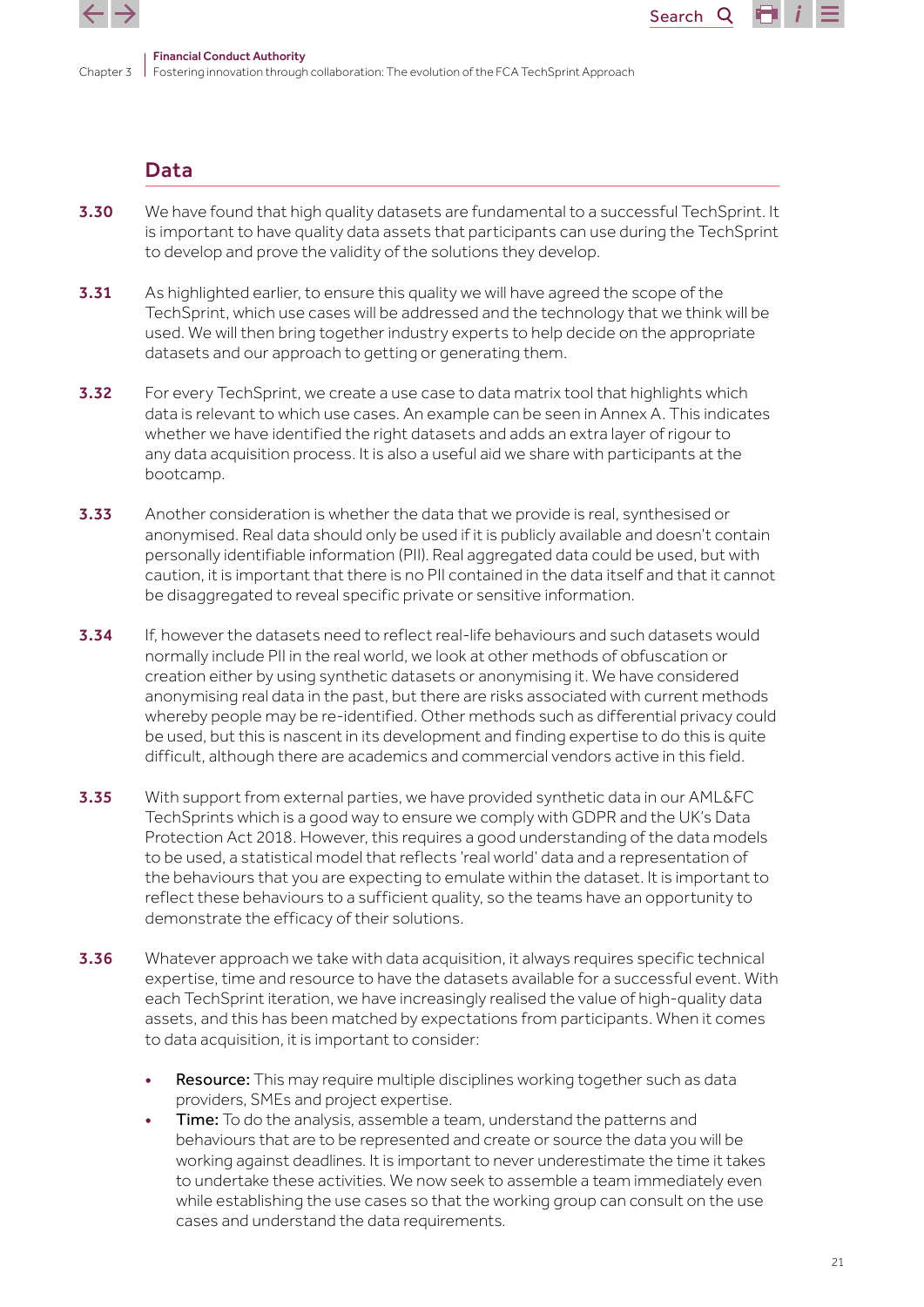

Cost: To eliminate risk of non-delivery we have found that it is best to procure some of the core data sets. While it is possible for data vendors to do some of this work for free it will be done at the 'side of desk' and won't have the same attention to detail which will increase risks to both its delivery and quality.

Search<sub>Q</sub>

**3.37** Working within Europe means working within the General Data Protection Act (GDPR) and will require a Data Protection Impact Assessment (DPIA). This will require sign off by a Data Protection Officer (DPO) within your organisation. We engage with our DPO as early as possible to ensure that they are comfortable with the approach taken and have plenty of time to inform and ultimately approve our approach to data protection, even if the data is totally synthetic.

# Bootcamp

- **3.38** We always ensure that the participants are fully briefed 7 to 10 working days before the beginning of the TechSprint for the following reasons:
	- To educate the participants on the format of the TechSprint, use cases, data and technology that will be available and their role during the TechSprint.
	- To provide participants with the opportunity to ask questions and seek any clarification from the material we have already sent them.
	- To commence onboarding of participants to the cloud environments, collaboration tools and communication channels for the TechSprint,
	- For some TechSprints, we have also demonstrated various technologies and or domain expertise that they may wish to use as part of their solution development.
	- To allow any participant that has yet to be allocated a team an opportunity to form or find a team before the TechSprint.
	- As many of the participants may not know each other, it gives them an opportunity to meet before the TechSprint begins.
- 3.39 If any new or interesting technologies are available to the participants, this can also be communicated at Bootcamp. However, we have learned from previous experiences that there is a line between educating teams on these technologies versus technology providers pitching their product and using it as an opportunity to sell their product which goes against the collaborative, development-focussed spirit of the TechSprint.

# Communications and engagement

- 3.40 TechSprints offer many opportunities for communications and engagement. We use engagement with a TechSprint as one measure of the impact we have had on the industry, so our approach in this respect is key. Being able to cultivate a wider ecosystem that can coalesce around a problem, develop the most viable prototypes, and maintain innovation momentum after the sprint is crucial, and cannot be achieved without effective communications and engagement.
- **3.41** In the first instance, the focus is on engaging and attracting interest. As mentioned earlier, this needs to be a transparent approach and will include targeted communications to participants already identified as having an interest, and wider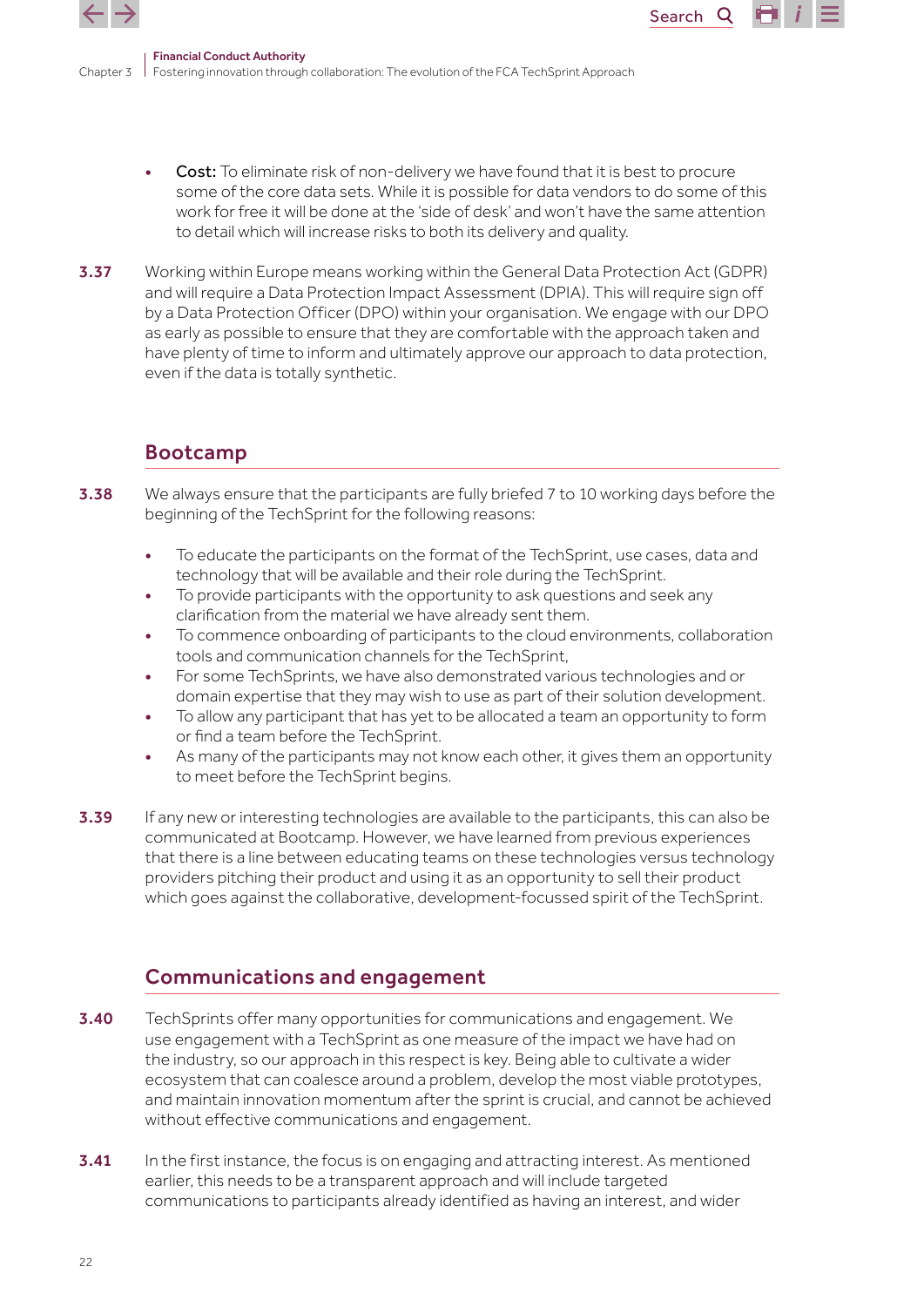

communication inviting expressions of interest. This would generally be through our website, industry publications, public speeches and social media.

Search<sub>Q</sub>

- **3.42** Use of social media is important to amplify the reach of our communications, and we have found that there is high usage of platforms such as Twitter and LinkedIn in the RegTech/FinTech space. The term 'TechSprint' which we were the first to coin, has itself provided us with a unique and identifiable name, which has become both a way to track engagement as well as an opportunity to stand out from the social media noise. We use #FCASprint across our TechSprint communications and encourage participants to use this in their communications. Again, this allows us to track and measure interactions and builds a community on social media.
- **3.43** Depending on the focus of the TechSprint, we have also found that visual content can be a powerful and compelling tool. We opened both the AML&FC TechSprints [with](https://play.buto.tv/9ZVk3)  [moving videos showing the awful human cost of the crimes, the proceeds of which are](https://play.buto.tv/9ZVk3)  [then laundered through financial markets](https://play.buto.tv/9ZVk3). We have found that humanising the problem statement can be profoundly motivating and help to set the tone for collaboration and unity throughout the event. The videos have also been shared widely, resonating well beyond the brief timespan of the TechSprint.
- **3.44** Our Twitter statistics show that since we introduced #FCASprint, the hashtag has been used in nearly 4,500 individual Tweets, with a reach of over 21 million users. The hashtag is only used during the TechSprint and in the immediate run up and post event phase, therefore the activity is highly concentrated around the TechSprint dates and predominantly created by those participating. During our Money and Mental Health TechSprint in 2017 the hashtag was used in more than 1,500 Tweets. We attribute this to actively promoting the use of Twitter during the TechSprint using a 'twitter wall' displaying real-time hashtag monitoring, as well as working with organisations who have an extensive social media presence.
- 3.45 During our most recent TechSprint we saw a shift across social media platforms with more than 100 LinkedIn stories using #FCASprint in addition to the activity on Twitter which continued to average around 450 Tweets, increasing our reach to a relevant and engaged audience. Nearly 90% of the tweets that mention #FCASprint originate from the UK and United States. However, the hashtag has appeared in tweets from 48 countries indicating growing global interest and engagement with TechSprints.
- **3.46** The overwhelming majority of tweets have a positive sentiment. They have been valuable in demonstrating the inspiring and optimistic tone around the events. Conversely, social media monitoring has not proven to be a rich source of insights regarding how to improve the TechSprint model. Instead, we've relied on direct feedback from TechSprint participants, observers and engagement with the wider RegTech ecosystem to source this information.
- **3.47** For our AML and Financial Crime TechSprint we coined the strapline 'It takes a network to defeat a network', which we used across our communications. To those involved in the TechSprints it became a rallying cry and united the participants at the TechSprints. It amplified that the participants were part of a community and embodied the collaborative essence of a TechSprint.
- **3.48** As a regulator, we do have restrictions when it comes to communication and engagement. We need to consider our language and approach, ensuring that we stay impartial and transparent. We need to stay within the guidelines that are set by our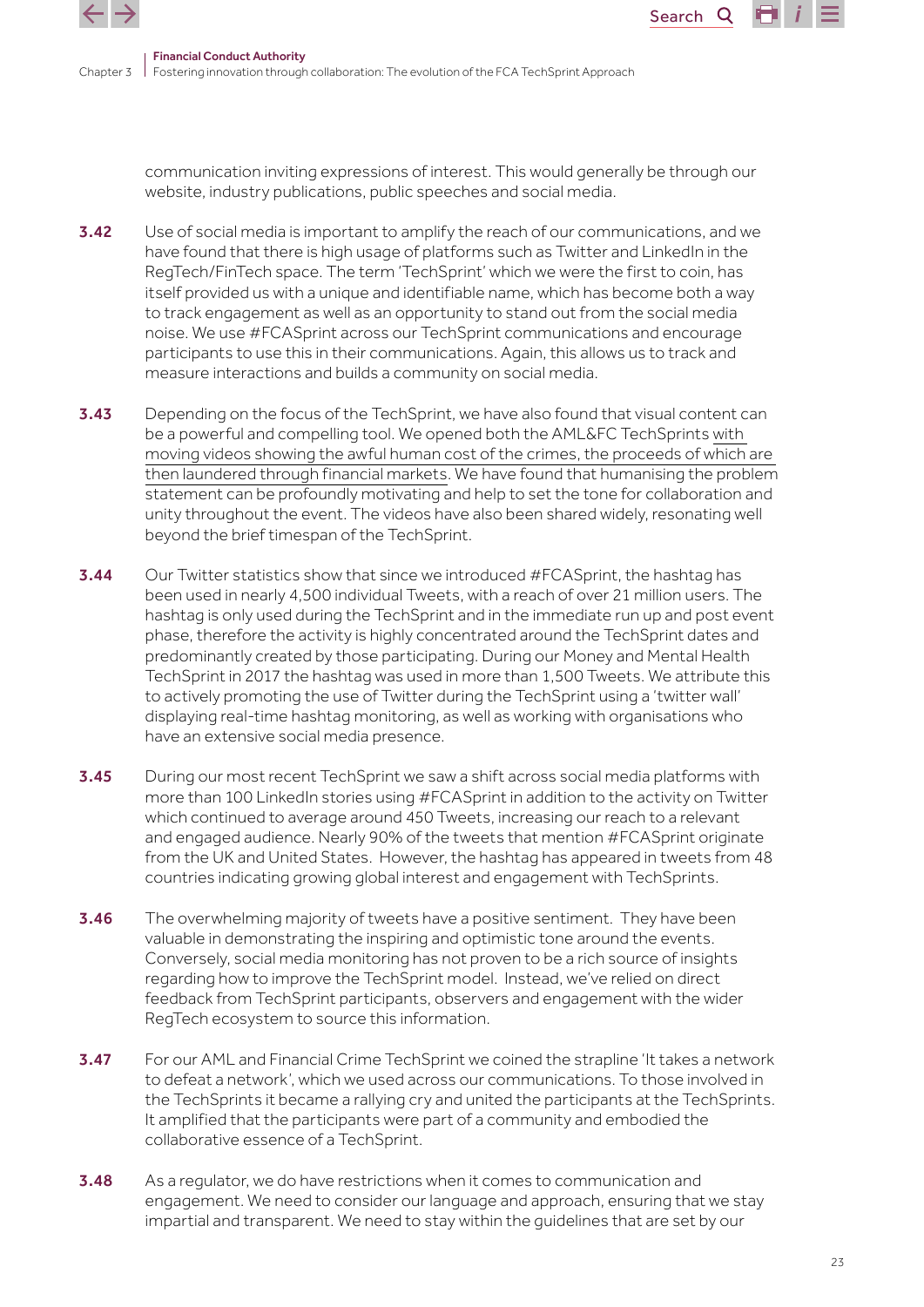

central communications team to protect the integrity of the organisation, and initially the approach of a TechSprint sat on the boundary of this. The AML videos were tonally and visually close to the limit of communications that we or other regulators would generally publish. Attention-grabbing and motivational content has been valuable but we continue to be mindful of the need to project an appropriate and professional image externally. We work very closely with our central communications team and set clear guidelines to participants about how, when and what they can communicate about participating in a TechSprint.

Search<sub>Q</sub>

**3.49** We understand that TechSprints are great opportunities for participants to showcase their work, however this needs to be done in a way that protects our impartiality and particularly respects the competition remit we have.

### Showcase day

- **3.50** The showcase on the final day is a real opportunity for teams to share their prototype solutions with a large audience made up of C-suite level industry representatives, academics, experts, and investors. To ensure that everyone gets the same opportunity to pitch, we have since TechSprint 2 adapted the ['240 seconds of glory'](https://www.spaceappschallenge.org/about/judging/)  [format](https://www.spaceappschallenge.org/about/judging/) developed by NASA – as the basis of our approach.
- 3.51 We adopted 240 seconds of glory quite early in the model, but as with most elements of the TechSprint this has been adapted to be fit for purpose. For the first AML&FC we developed the below evolution of that model (but still only allowed 240 seconds), and for the second AML&FC TS we afforded the teams longer (8 minutes) as the concepts and the technology were more complex and we wanted to give teams that had spent a week working together more time to display their hard work.
- 3.52 As mentioned earlier, the Model-driven machine-executable regulatory reporting TechSprint saw us deviate from this format because of the difference in approach of having one team working together on the same solution. Therefore, there were no prizes or judging and the whole team presented for 15 minutes on the final day. Adapting the model to suit the required outcome is key and something that we that we haven't been afraid to do across all TechSprints.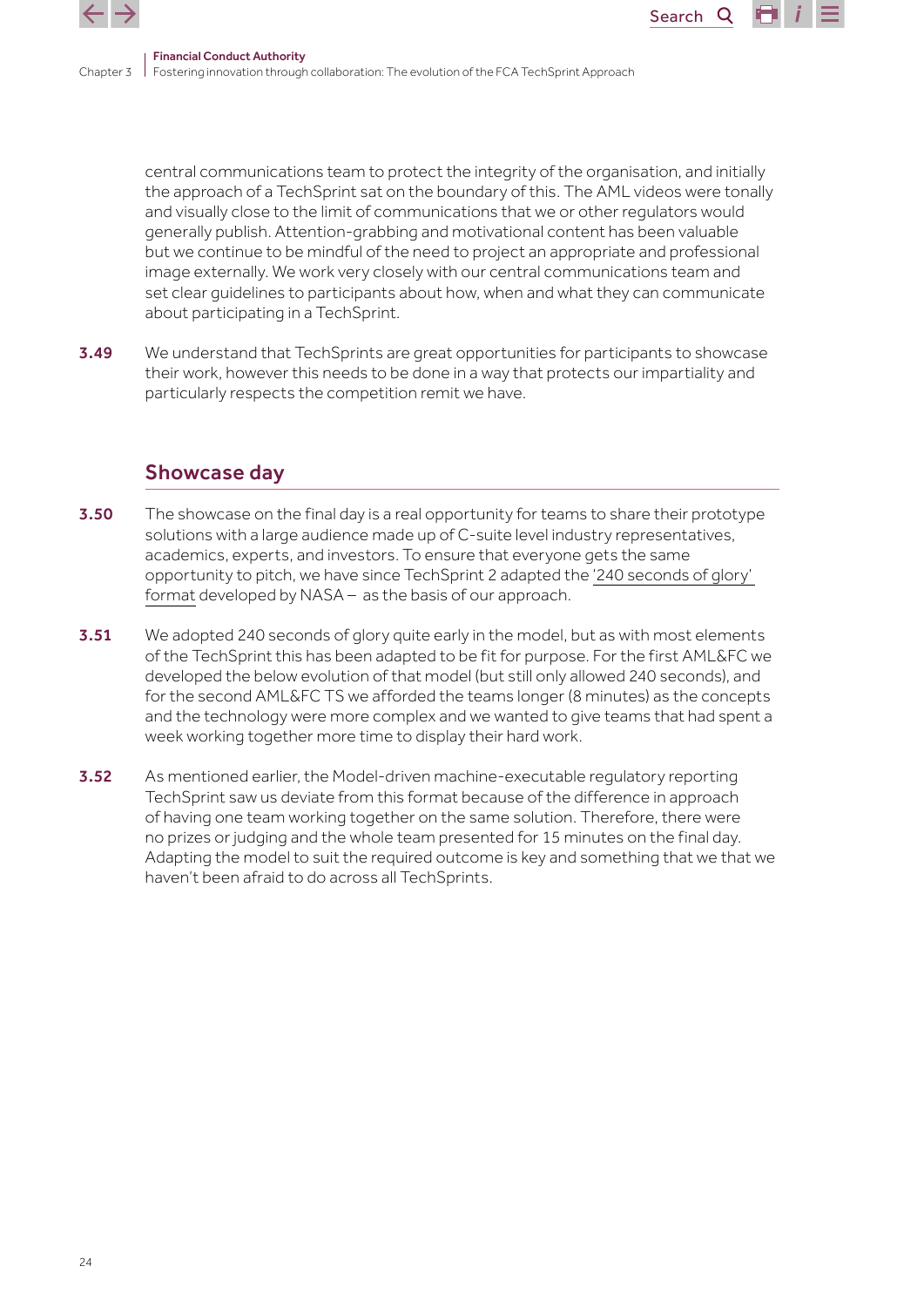



Search<sub>Q</sub>



3.53 It's important to keep the pitches focused. Our TechSprints have involved between 6 and 18 teams, meaning it's only possible to offer a small window for pitching. We believe the format and approach we encourage teams to use is a solid basis for any innovation pitch; outlining the challenge, linking the solution to the problem, describing why it's important (empathy) and explaining how the solution works, and the impact it will have. It's a tough ask for the teams to deliver so much information in a short presentation but it makes for very compelling pitches and focuses the minds of both the participants and those in the audience. The length of pitches will often be dictated by the number of teams participating. At the 2018 AML&FC TechSprint we had 16 teams pitching and had to limit pitches to 4 minutes, to keep to timings and avoid viewer fatigue.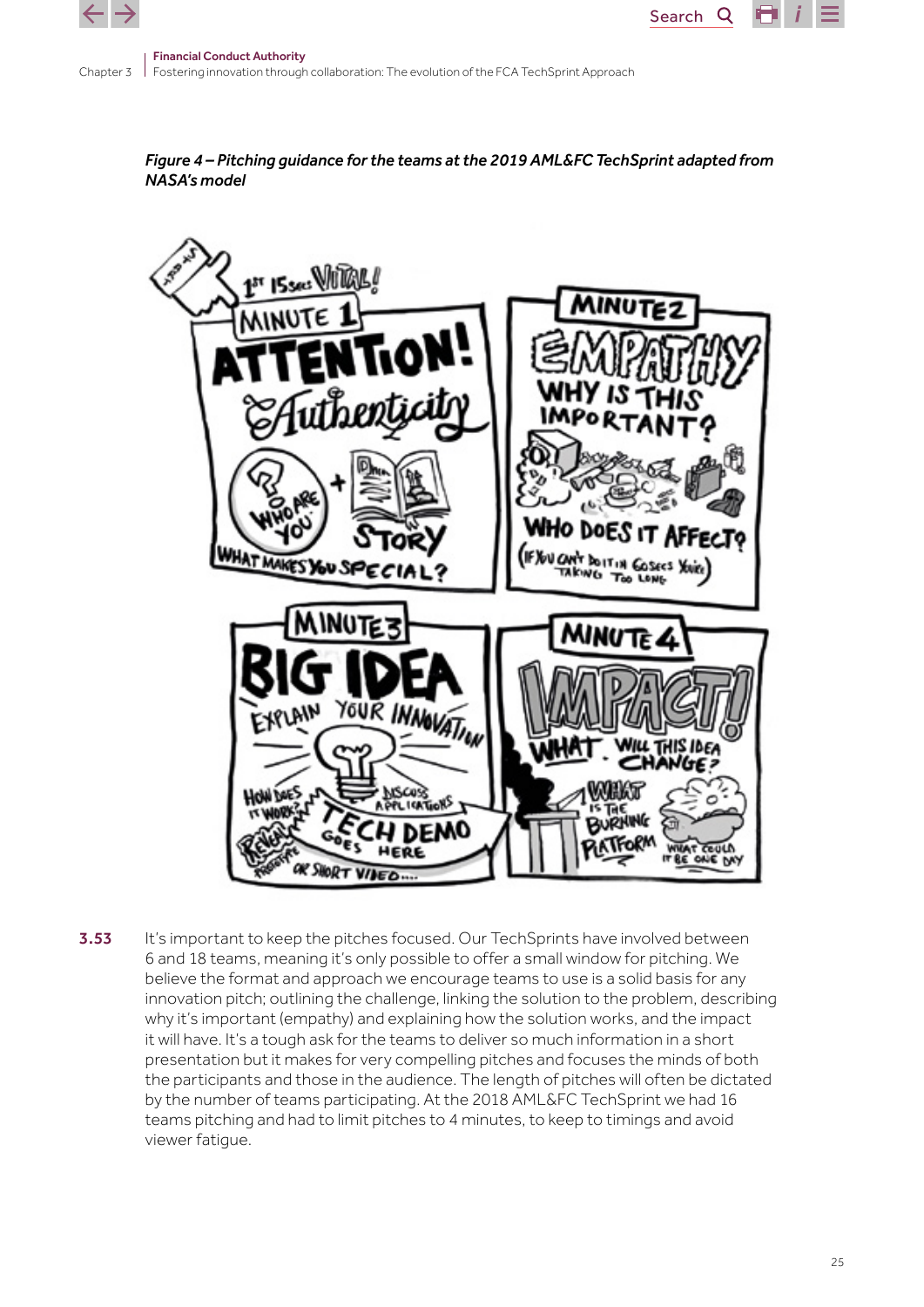

# Judging panel and awards

- **3.54** The judging panel use consistent criteria to quide their assessment of the teams as highlighted in the figure below. We have used this criteria across the TechSprints, however the second AML&FC differed as we changed the award system having just 1<sup>st</sup>,  $2<sup>nd</sup>$  and  $3<sup>rd</sup>$  place awards. This was because the solutions were all using PET solutions and so made some of the prize categories redundant.
- **3.55** The five award categories can be found below and no monetary prizes are awarded. Being recognised as a winner within a field and the opportunity to pitch to a C-suite audience, seem sufficient to drive the competition. Again, we have adapted our approach, using voting technology on smart phones to improve the speed of the judges' deliberation. This also allowed us to include the entire audience in People's choice, which added a great element of participation for everyone attending.

### *Figure 5 – example judging criteria taken from the Judges Pack at TechSprint 7*

# Assessing the teams – Judging Criteria

### Market readiness

How long would it take to develop to a production-ready standard?

How easily could a firm deploy the solution within their technology stack and how expensive would it be to implement?

## **Creativity**

How innovative/creative was the solution? Was it something you had never seen before?

Did the solution have the 'x-factor'?

### Presentation

Did the team effectively articulate how the solution solves the use case?

Search<sub>Q</sub>

### **Effectiveness**

To what extent does the solution have the potential to make a material impact on detection and prevention rates?

Could the solution be applied across a broad spectrum of market participants/ across different market sectors?

How many organisations could implement it?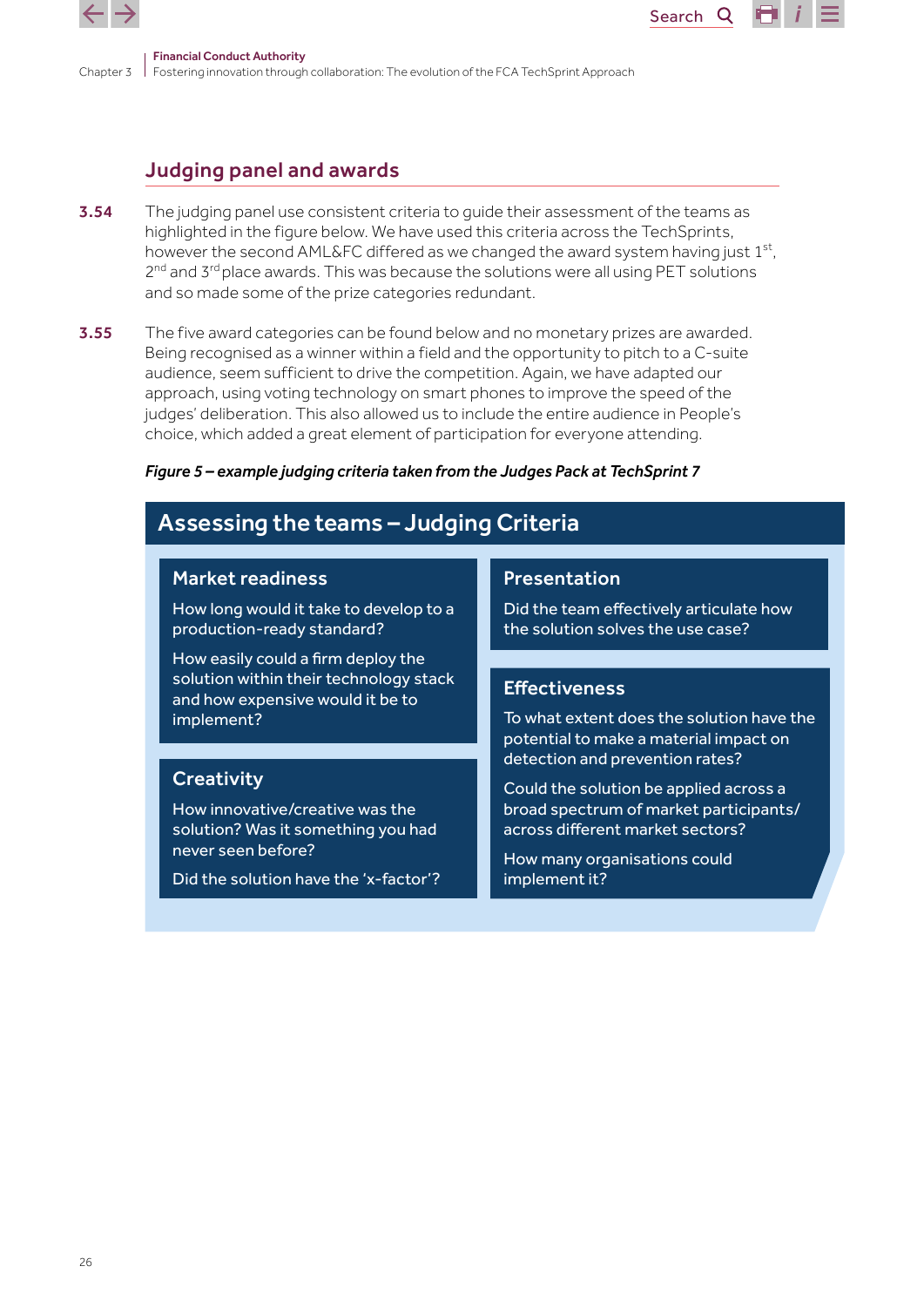<span id="page-26-0"></span>

Search<sub>Q</sub>

Chapter 4 Fostering innovation through collaboration: The evolution of the FCA TechSprint Approach Financial Conduct Authority

# 4 Post TechSprint

# Maintaining momentum

- 4.1 A great deal of intellectual capital is brought together during a TechSprint. After collaborating intensely for a finite period of ideation and development, showcasing the prototype solutions to the C-suite audience on the final day can feel like the culmination of the event. While there are many success measures for a TechSprint (such as educating firms and regulators, establishing credibility of emerging technology, furthering research, and cultivating an ecosystem), one key success measure is the future success of the Proofs of Concept (PoCs) developed during the event. A core objective for a TechSprint is for some of the solutions (or evolutions thereof) to ultimately be developed and then deployed in the market.
- 4.2 To date, to help maintain post-event momentum, we have provided support to the teams in a number of ways, including making various connections with consultancies and other specialists who provide assistance with the business model, intellectual Property, legal issues, etc. We have also held follow-up meetings with various teams to provide further feedback on their solutions as they continue to iterate, and in the case of the Machine executable regulatory reporting TechSprint, have been directly involved in development of the solution along with the Bank of England. Nevertheless, one of our critical reflections is that maintaining momentum and continuing development for the solutions post-event remains a challenge for teams, and there are perhaps further steps we can take.
- 4.3 Therefore, to ensure that TechSprints are delivering longevity and value for money. we have analysed the challenges and obstacles that the participant teams face in maintaining momentum and scaling their PoC, and which of these is within our gift as a regulator to alleviate.

# From Proof of Concept to Proof of Value

4.4 TechSprints are finite by nature. We have learned that without a post-event technology environment, that supports TechSprint teams through the delicate transition phase from PoC to Proof of Value (PoV), many will struggle to continue. The prototypes, design ideas and PoCs developed and showcased at the TechSprint prove that a novel technology solution can work on a theoretical level. However, they require further investment, both in terms of time and resources, to transition from the PoC stage to PoV and ultimately production stages. They must be able to show that the concept can be scaled to deliver value, and is operationally viable in a real-world production environment. Where this has happened, we have seen participating firms continue to allow staff to work on the solution as part of their day job, and/or the solution has received investment to continue. For example, machine executable reporting (now called Digital Regulatory Reporting, or DRR) has received investment through the UK Government's Pioneer fund and resources contributed by a group of regulated firms, the FCA and the Bank of England for an extended period of time. Further information about our DRR programme is available [here.](https://www.fca.org.uk/innovation/regtech/digital-regulatory-reporting)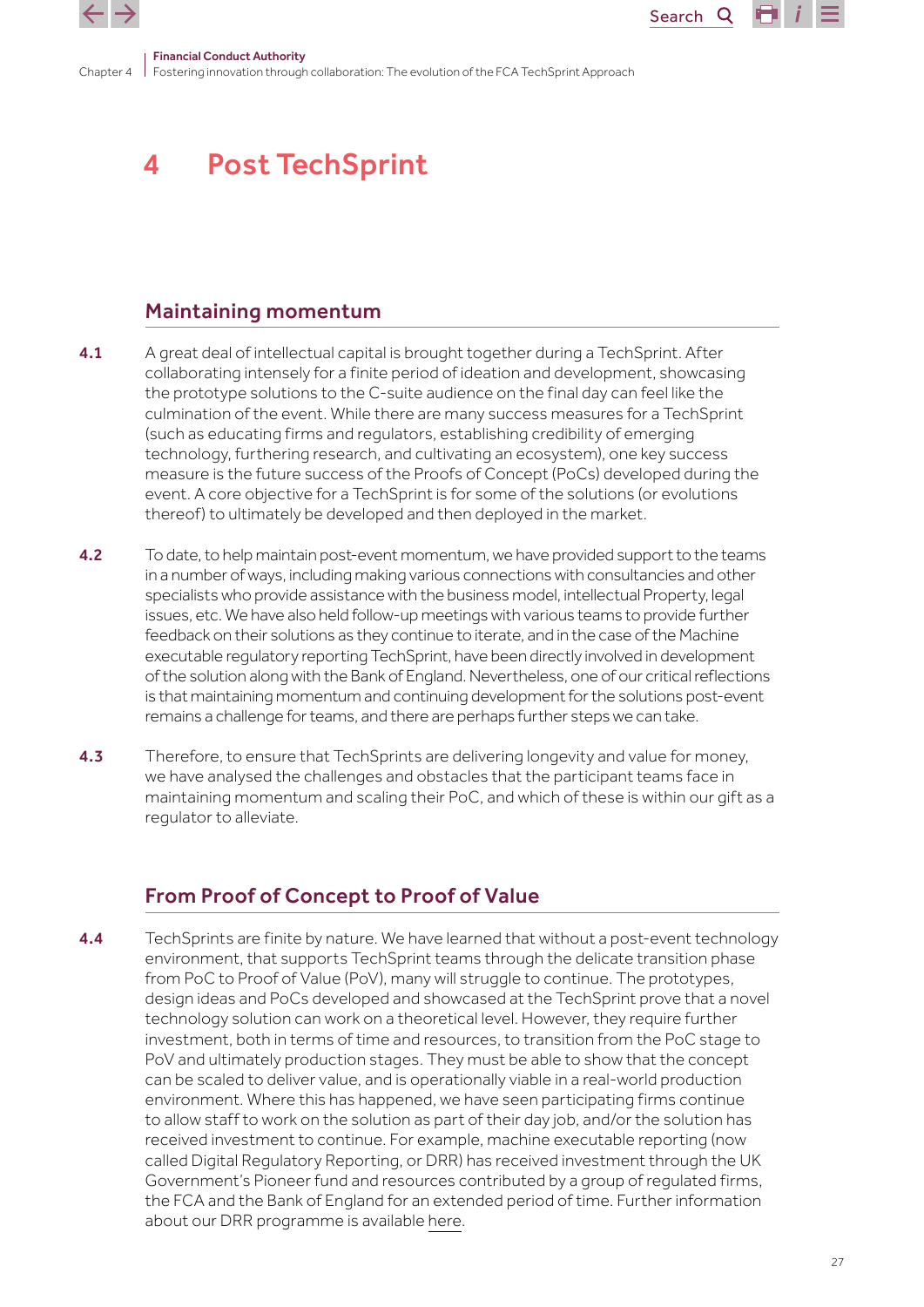

Chapter 4 Fostering innovation through collaboration: The evolution of the FCA TechSprint Approach Financial Conduct Authority

4.5 Outside of TechSprints, many start-ups also fall at this stage due to a failure to secure investment to continue developing the concept to scale. This risk is rather compounded in the TechSprint model, due to the nature of multi-firm, multidisciplinary, and geographically diverse team participation. While we often see incredible progress during the development phase of a TechSprint, expectations must be managed around what can realistically be produced within a short development period. It is important to communicate to participants far in advance that they should consider their capacity to continue development post-event.

Search<sub>Q</sub>

# Challenges faced by regulators as TechSprint hosts

- 4.6 We also recognise further challenges which result from the restrictions of the TechSprint model hosted by regulators. Many traditional hackathons use prize money to seed further investment in the best solutions. Moreover, teams are often comprised of participants from a single organisation and so commitment from team members (and their management) to continue pursuing the PoC post-event can be more straightforward to obtain. In our TechSprints we have focused on solving difficult industry-wide problems. As such, one of our core tenets has been the need for teams, in compliance with competition law, to cross-pollinate ideas and drive collaboration on shared problems.
- 4.7 To generate awareness of the solutions without endorsing them, we have found the following methods effective:
	- An external judging panel is invited to decide on the winner(s), so they are not perceived as the 'regulator's choice'.
	- More recently the solutions of the teams that participated are transparently [displayed on the FCA website](https://www.fca.org.uk/events/techsprints/2019-global-aml-and-financial-crime-techsprint), to allow the industry to evaluate their potential. Our latest TechSprint took this a step further, displaying recordings of the final day presentations for each team. To date, the videos of this TechSprint have been viewed over 1,200 times.
	- Pre and post-event communications in briefing and invitation packs, clearly stating the FCA's position on not -endorsing participants or a TechSprint prize winner.

# Challenges faced by TechSprint teams

- **4.8** We have analysed the common problems that teams have experienced post-TechSprint when continuing to develop their PoC. Broadly speaking these can be divided into 4 categories:
	- difficulty maintaining the team dynamic
	- difficulty partnering with a financial institution
	- lack of data or other assets
	- lack of regulatory clarity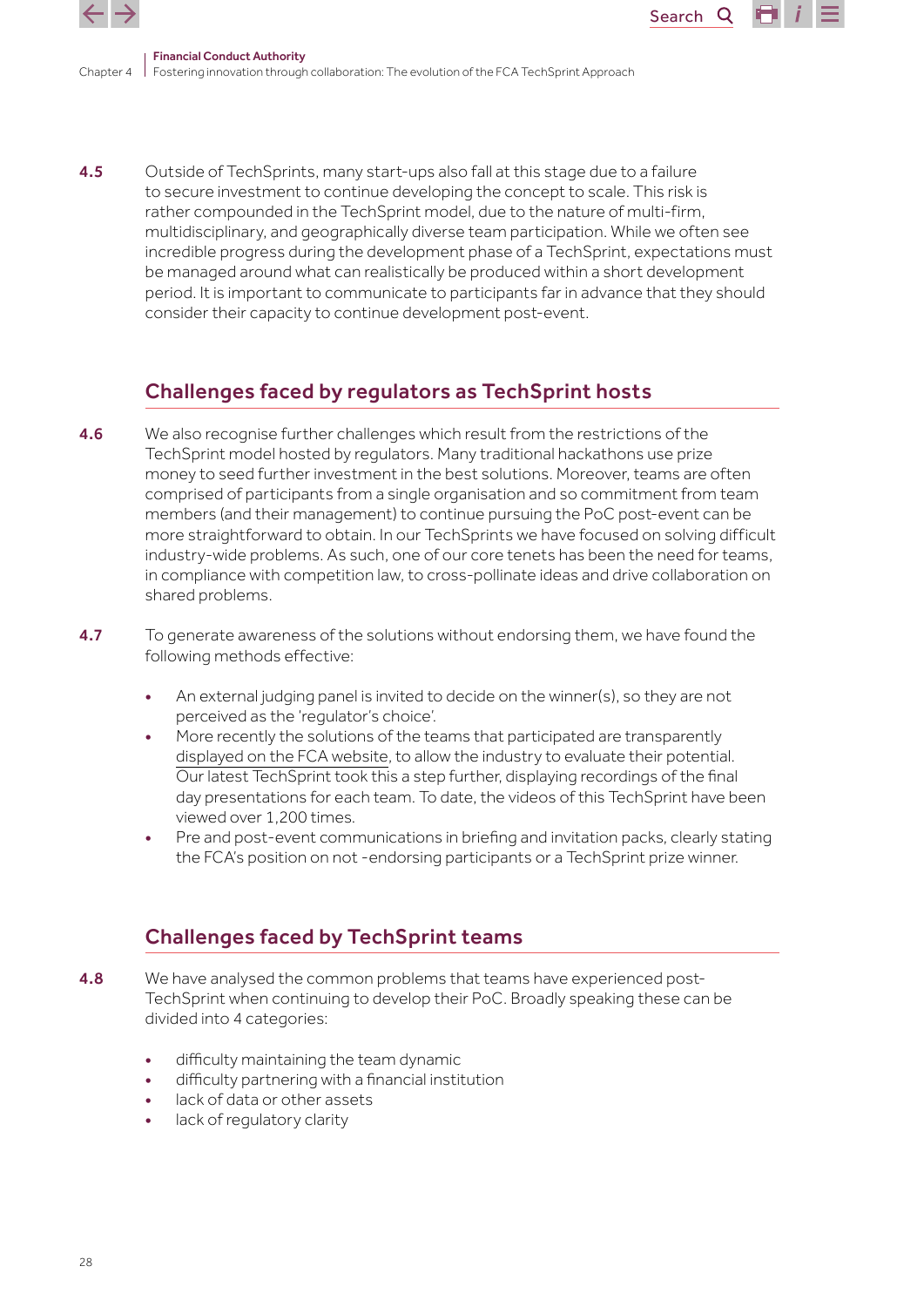

Search<sub>Q</sub>

# Difficulty maintaining the team dynamic

- 4.9 The nature of cross-organisation team formation, including geographic diversity means post-sprint collaboration can be tricky. Teams are formed for the TechSprint and therefore individuals in teams are usually meeting for the first time. With such a short timeframe, figuring out contractual obligations with regards to IP and ownership is unlikely. Linked to this, is the possibility for unequal expected future returns between participating firms. A collaboration between a technology vendor and banks for example, may see the development of the solution, which potentially adds some value for the banks, but a major commercial opportunity for the technology vendor. Here, we have seen the vendor keen to continue for compelling financial reasons, but the banks pull-out due to the unequal (lower) expected future returns on their time investment.
- 4.10 We have also seen instances where most of the team are keen to continue developing the solution, but are unable to because a single SME or key individual pulls out.

# Difficulty securing a partnership with a financial institution

- 4.11 Another common challenge where a TechSprint team has struggled post-event is the inability to find a suitable financial services firm to partner with. Even if the technological concept has been validated at the TechSprint, the next stage is often to continue development of the PoC with a regulated firm. The team must convince a firm to develop trust in the solution and must establish the business case for deployment and implementation – to justify the security, procurement risk and cost requirements involved. Even if they are successful, these are lengthy processes that can slow development, and the absence of progress while moving through a lengthy procurement cycle can be fatal to an unfounded, nascent and disparately-resourced team.
- **4.12** Where a team has included participants from a financial institution, these have tended to be more successful post-sprint. However, it has been dependent on the quality of the solution developed at the TechSprint and the ability (and seniority) of the individual to champion the PoC to their internal stakeholders. Even with senior sponsorship, it can be challenging to navigate the various due diligence and governance processes at a financial institution.

# Data and resource

4.13 A further consequence of being unable to partner with a financial institution that impedes post-sprint development, is the lack of data assets and other resources to continue developing and testing the nascent solution. The leveraged TechSprint model has, so far, relied on the temporary provision of data assets and infrastructure. To keep costs minimal and deliver value for money, these resources have either been given pro-bono for the duration of the event, or procured on short licenses. Postevent, we receive many requests for participants to have access to the data or cloud environments to continue development. To date, we have been unable to meet these requests. Partnering with a bank to get access to such assets could fulfil this requirement but is challenging for the reasons outlined above.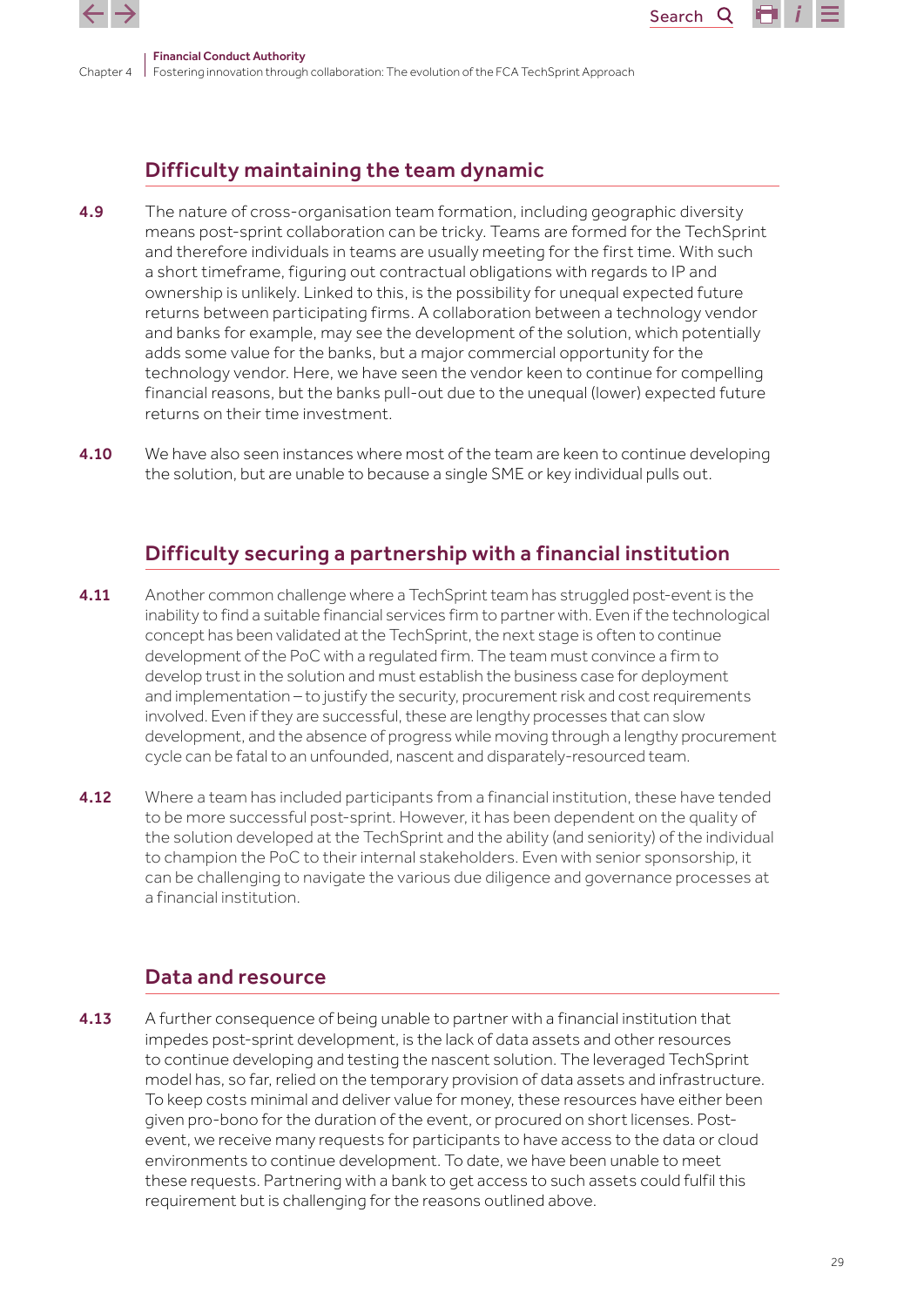

Chapter 4 Fostering innovation through collaboration: The evolution of the FCA TechSprint Approach Financial Conduct Authority

4.14 Another option would be to purchase access to the assets (for example, cloud credits, and the synthetic data sets used at the sprint). But due to the nature of the TechSprint teams this is difficult. Where teams are made up of multiple organisations (and generally do not have a formal contractual relationship with each other) reaching agreement on who should pay for the required data and technology assets can be an obstacle.

Search<sub>Q</sub>

# Regulatory clarity on subject area

4.15 A further challenge that teams face post-event is residual regulatory uncertainty. Throughout the event, we have found it crucial to have relevant regulatory and legal expertise on hand to help navigate and interpret the regulatory landscape to aid teams in their solution design and build. At the 2019 AML & Financial Crime TechSprint, for example, there were SMEs from the FCA, as well as the Information Commissioner's Office (ICO), multiple foreign regulators, and legal and compliance specialists from the private sector. While the FCA continues to liaise with the teams post-sprint, this help is not immediate nor infinite.

# Solving the challenges

- 4.16 The issues faced by TechSprint teams to continue post-event are complex and manifold – as should be expected when bringing together hundreds of individuals from different organisations, industries, and countries. However, we have learned a great deal from the TechSprints we have run so far, and each iteration has provided higher quality and more targeted support to the teams post-event. While we cannot solve every challenge teams face, and indeed it is necessary for market forces to decide what is 'fit-for-survival', we are exploring setting-up a more permanent solution to support post-event development.
- 4.17 We know that making the step from PoC to PoV is a difficult transition. We know that the nature of teams is a barrier to finding a suitable firm to partner with. We know that a missing rung in the ladder to market is the lack of access to high-quality synthetic or anonymised data assets against which to develop and test new technology solutions. To alleviate these challenges, we are currently looking at and beginning conversations with the industry, other regulators, and public and third sector entities to explore what a more permanent digital testing environment might need to look like. We have heard that a more permanent TechSprint environment resembling a 'digital sandbox' where very focused PoCs (both developed at TechSprints or otherwise) can be tested and then shown to industry, is an idea worthy of further exploration and attention. We intend to set out our thinking and proposals in this regard in the first half of 2020.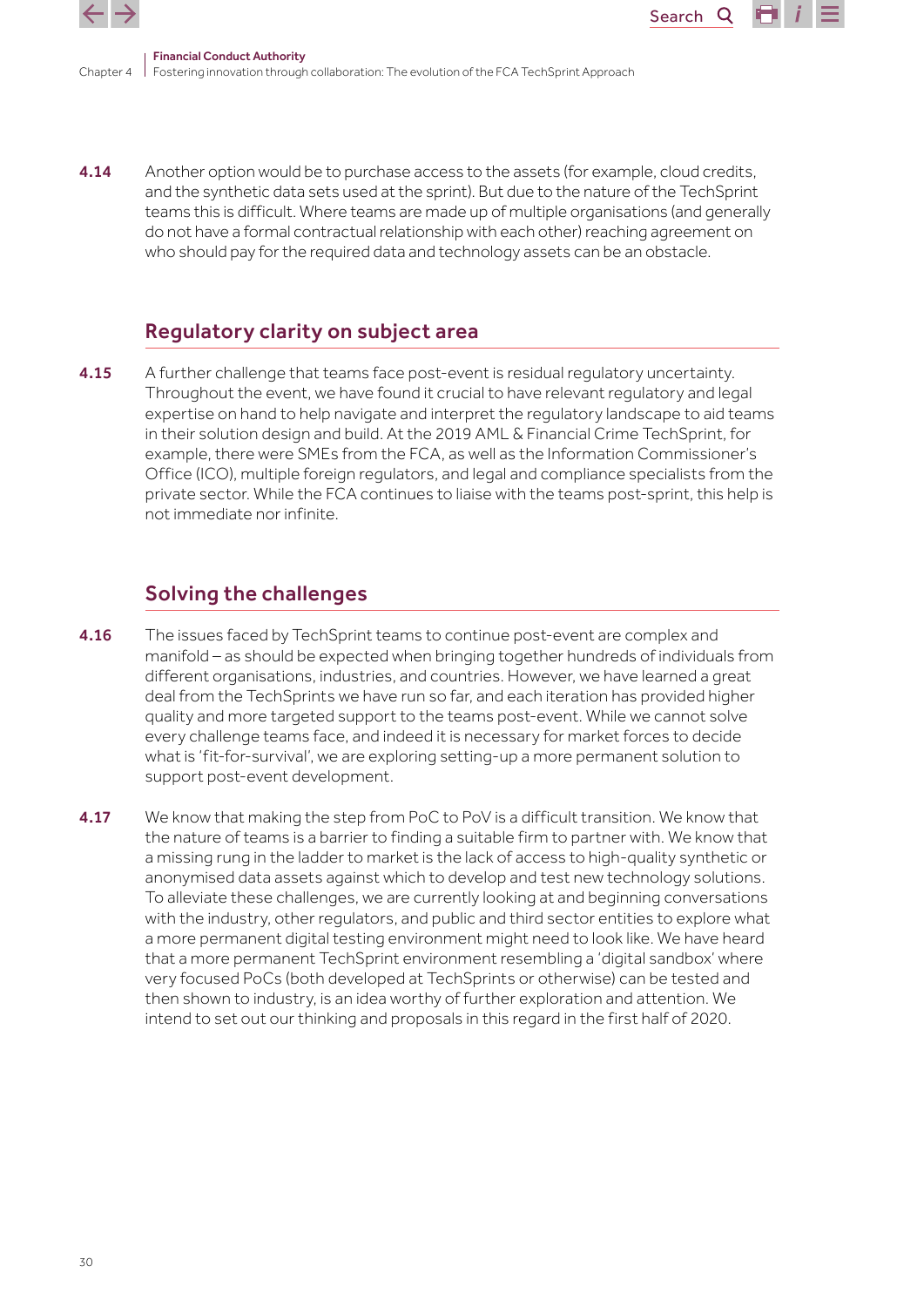<span id="page-30-0"></span>

### Financial Conduct Authority

Chapter 5 Fostering innovation through collaboration: The evolution of the FCA TechSprint Approach

# 5 Conclusion

- 5.1 TechSprints are a successful tool, if used correctly, and can bring about rapid change by galvanising effort cross-industry. The true value of TechSprints is difficult to quantify however, one thing is certain, TechSprints shine a light on industry problems and encourage innovative, collective problem solving like no other tool available to us as a regulator.
- 5.2 Our approach has adapted and morphed as we have worked through each problem and solution to ensure that we achieve the best outcome. We do not claim that the approach we have developed is perfect and we note that maximising post-sprint momentum and progress continues to present challenges. Although this report highlights that there is not a fixed formula or blueprint that can be applied, it does show that there are key components that when executed well, do deliver great results.
- 5.3 Our commitment to the industry is to continue to support them as they explore innovative solutions. We will continue to work towards providing on-going support and tools to allow TechSprint solutions to move from ideation to production. We will continue to be tech-activists within the industry and evangelise innovation as a potential solution to some of the most difficult and complex challenges facing the global financial industry and wider society.
- 5.4 As part of this we are sharing our learnings and experiences with other regulators so that what we have done can be replicated and we hope, improved further. We welcome further engagement and feedback on our TechSprint approach and encourage those with suggestions and ideas to email [regtech@fca.org.uk.](mailto:regtech@fca.org.uk)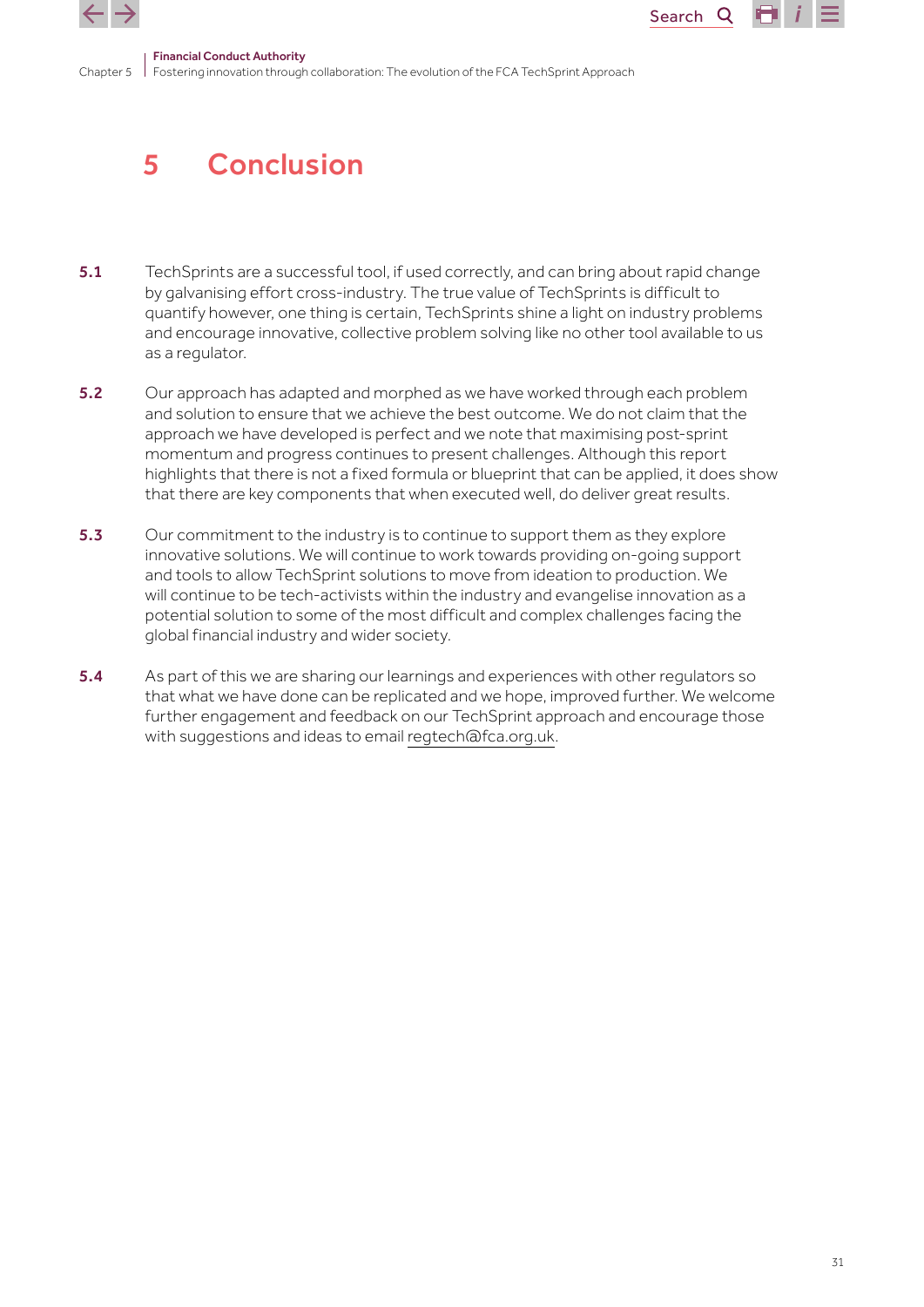<span id="page-31-0"></span> $\leftarrow$   $\rightarrow$ 

Annex A

Search  $Q$   $\Box$   $i \equiv$ 

#### Financial Conduct Authority

Fostering innovation through collaboration: The evolution of the FCA TechSprint Approach

# Annex A Data matrix tool

| <b>CONDON / DEVICE DATE</b><br><b>eshoH</b> selueduac<br>3<br>١<br>Banctions / PEPs<br>,<br>,<br><b>Bulling</b><br>saj6olodk1<br><b>JaseJed</b><br>Jaumo lepuauae<br>,<br>¥<br>Black listed accounts<br>,<br>CAN JOURNAL<br>,<br>¥<br><b>Ieuolisesuell liejan</b><br>7<br>r<br>,<br>y<br>¥<br>Check<br>s<br>r<br>How can financial crime patterns be efficiently and effectively identified and codified in such a form<br>How can technology aid to look at transaction flows across jurisdictions when a centralized way of<br>firms from SARs be improved without breaching data<br>UC1   How could the detection and reporting of suspicious activity within capital market be improved?<br>that the algorithms can be shared across borders and between institutions?<br>Use Case<br>How can the quality of feedback provided to<br>privacy and AML tipping-off restrictions?<br>data sharing is not possible?<br><b>SK</b><br><b>Check</b><br>g<br>ğ<br>g |  |  |  |
|-----------------------------------------------------------------------------------------------------------------------------------------------------------------------------------------------------------------------------------------------------------------------------------------------------------------------------------------------------------------------------------------------------------------------------------------------------------------------------------------------------------------------------------------------------------------------------------------------------------------------------------------------------------------------------------------------------------------------------------------------------------------------------------------------------------------------------------------------------------------------------------------------------------------------------------------------------------------|--|--|--|
|                                                                                                                                                                                                                                                                                                                                                                                                                                                                                                                                                                                                                                                                                                                                                                                                                                                                                                                                                                 |  |  |  |
|                                                                                                                                                                                                                                                                                                                                                                                                                                                                                                                                                                                                                                                                                                                                                                                                                                                                                                                                                                 |  |  |  |
|                                                                                                                                                                                                                                                                                                                                                                                                                                                                                                                                                                                                                                                                                                                                                                                                                                                                                                                                                                 |  |  |  |
|                                                                                                                                                                                                                                                                                                                                                                                                                                                                                                                                                                                                                                                                                                                                                                                                                                                                                                                                                                 |  |  |  |
|                                                                                                                                                                                                                                                                                                                                                                                                                                                                                                                                                                                                                                                                                                                                                                                                                                                                                                                                                                 |  |  |  |
|                                                                                                                                                                                                                                                                                                                                                                                                                                                                                                                                                                                                                                                                                                                                                                                                                                                                                                                                                                 |  |  |  |
|                                                                                                                                                                                                                                                                                                                                                                                                                                                                                                                                                                                                                                                                                                                                                                                                                                                                                                                                                                 |  |  |  |
|                                                                                                                                                                                                                                                                                                                                                                                                                                                                                                                                                                                                                                                                                                                                                                                                                                                                                                                                                                 |  |  |  |
|                                                                                                                                                                                                                                                                                                                                                                                                                                                                                                                                                                                                                                                                                                                                                                                                                                                                                                                                                                 |  |  |  |
|                                                                                                                                                                                                                                                                                                                                                                                                                                                                                                                                                                                                                                                                                                                                                                                                                                                                                                                                                                 |  |  |  |
|                                                                                                                                                                                                                                                                                                                                                                                                                                                                                                                                                                                                                                                                                                                                                                                                                                                                                                                                                                 |  |  |  |
|                                                                                                                                                                                                                                                                                                                                                                                                                                                                                                                                                                                                                                                                                                                                                                                                                                                                                                                                                                 |  |  |  |
|                                                                                                                                                                                                                                                                                                                                                                                                                                                                                                                                                                                                                                                                                                                                                                                                                                                                                                                                                                 |  |  |  |
|                                                                                                                                                                                                                                                                                                                                                                                                                                                                                                                                                                                                                                                                                                                                                                                                                                                                                                                                                                 |  |  |  |
|                                                                                                                                                                                                                                                                                                                                                                                                                                                                                                                                                                                                                                                                                                                                                                                                                                                                                                                                                                 |  |  |  |
|                                                                                                                                                                                                                                                                                                                                                                                                                                                                                                                                                                                                                                                                                                                                                                                                                                                                                                                                                                 |  |  |  |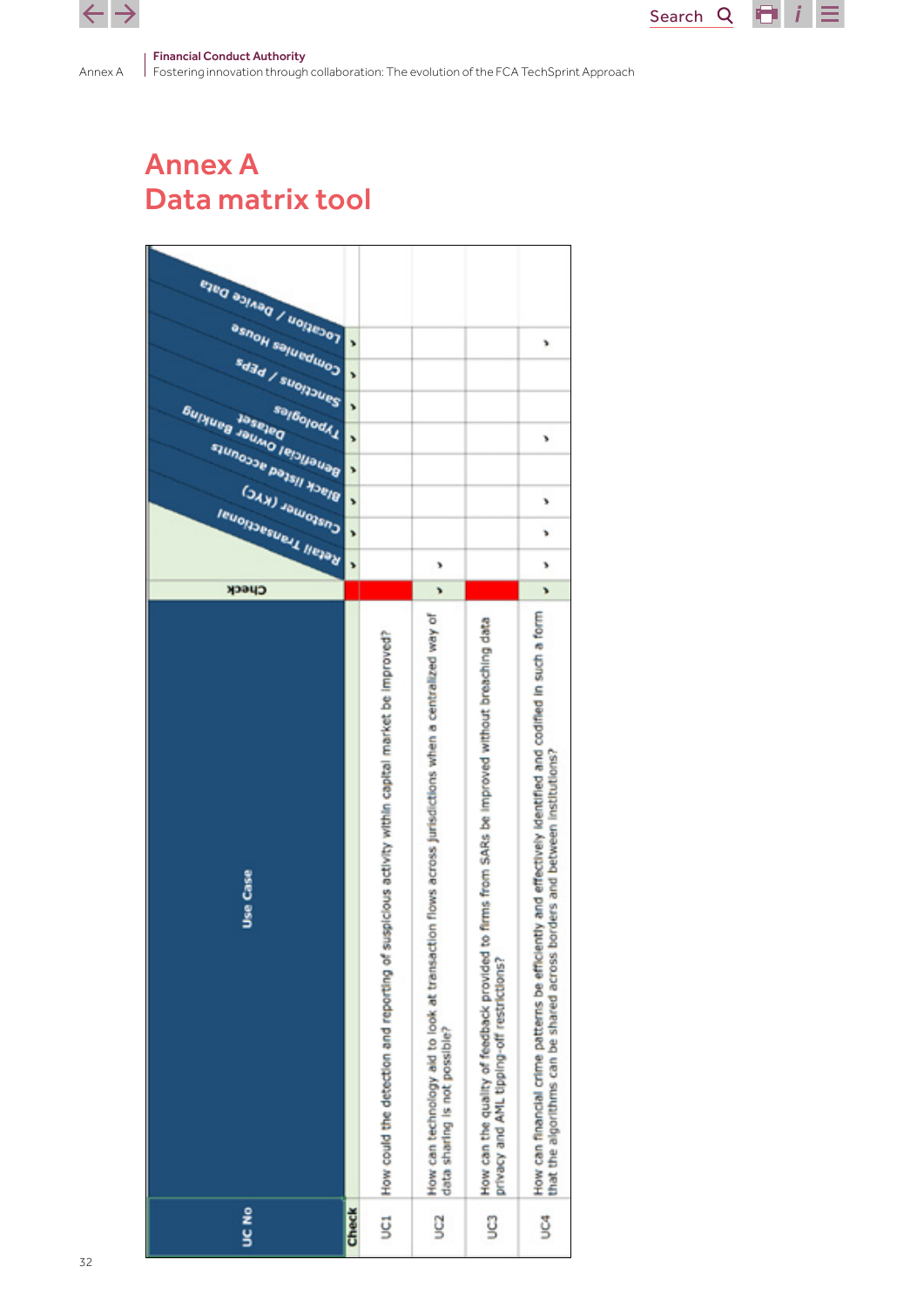<span id="page-32-0"></span>Annex B

Fostering innovation through collaboration: The evolution of the FCA TechSprint Approach

# Annex B Glossary of terms

| C-Suite                                       | C-suite refers to the executive-level managers within a company.<br>Common c-suite executives include chief executive officer (CEO),<br>chief financial officer (CFO), chief operating officer (COO), and chief<br>information officer (CIO). |  |  |  |  |  |
|-----------------------------------------------|-----------------------------------------------------------------------------------------------------------------------------------------------------------------------------------------------------------------------------------------------|--|--|--|--|--|
| <b>FinTech</b>                                | Financial technology (Fintech) is used to describe new tech that<br>seeks to improve and automate the delivery and use of financial<br>services.                                                                                              |  |  |  |  |  |
| <b>Hackathons</b>                             | A technology focused design sprint, bringing together computer<br>programmers, interface designers, domain experts etc, to<br>collaborate intensively over a short period of time on a software<br>project.                                   |  |  |  |  |  |
| <b>Incumbents</b>                             | An incumbent in business most commonly refers to a leader in the<br>industry being discussed. The company may possess the largest<br>market share.                                                                                            |  |  |  |  |  |
| <b>Intellectual</b><br>property (IP),         | Intangible property that is the result of creativity, such as patents,<br>copyrights, etc.                                                                                                                                                    |  |  |  |  |  |
| <b>NDAs</b><br>(non-discolsure<br>agreements) | A contract by which one or more parties agree not to disclose<br>confidential information that they have shared with each other as a<br>necessary part of doing business together.                                                            |  |  |  |  |  |
| Persona                                       | The aspect of someone's character that is presented to or<br>perceived by others, in this instance created by an author.                                                                                                                      |  |  |  |  |  |
| <b>Proof of</b><br><b>Concepts</b>            | Evidence, typically deriving from an experiment or pilot project,<br>which demonstrates that a design concept, business proposal, etc.<br>is feasible.                                                                                        |  |  |  |  |  |
| Prototype                                     | The original or model on which something is based or formed.                                                                                                                                                                                  |  |  |  |  |  |
| <b>RegTech</b>                                | RegTech (Regulatory Technology) is the management of regulatory<br>processes within the financial industry through technology.                                                                                                                |  |  |  |  |  |
| <b>Regulatory</b><br><b>Sandbox</b>           | The FCA sandbox is open to authorised firms, unauthorised firms<br>that require authorisation and technology businesses that are<br>looking to deliver innovation in the UK financial services market.                                        |  |  |  |  |  |
| <b>SME<sub>s</sub></b>                        | Subject Matter Experts within this report                                                                                                                                                                                                     |  |  |  |  |  |
| <b>Use Case</b>                               | A specific situation in which a product or service could potentially<br>be used.                                                                                                                                                              |  |  |  |  |  |



**[Sign up](https://www.fca.org.uk/news-and-publications-weekly-email-alerts?doc=#utm_source=signup&utm_medium=document&utm_campaign=newsandpubs)** for our weekly news and publications alerts